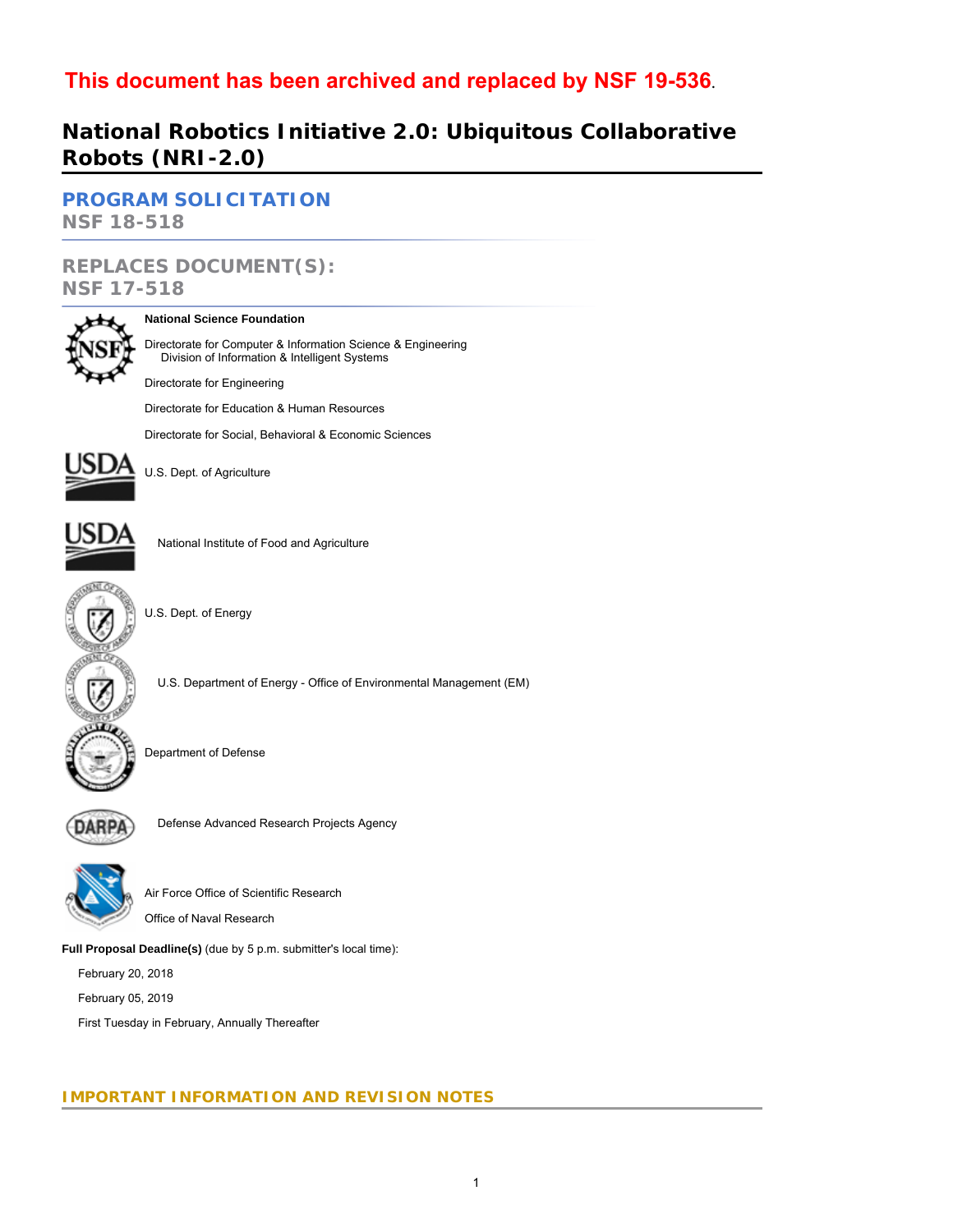This solicitation is a revision of [NSF 17-518](https://www.nsf.gov/publications/pub_summ.jsp?ods_key=nsf17518), the solicitation for the National Robotics Initiative (NRI-2.0).

The significant changes in the FY 2018 NRI-2.0 solicitation are as follows:

- The deadline has been revised.
- The synopsis and program description have been revised to clarify the focus of the program. In particular, the classification of research thrusts has been consolidated to four (**scalability**, **customizability**, **lowering barriers to entry**, and **societal impact**), while the subthemes from [NSF 17-518](https://www.nsf.gov/publications/pub_summ.jsp?ods_key=nsf17518) have largely remained the same.
- A research topic on the ethics of ubiquitous co-robots has been added to the societal impact theme.
- For consistency across participating agencies, the budget range for Foundational proposals was expanded by setting the minimum to \$250,000.
- The solicitation makes more explicit what is expected for evaluation plans in Integrative proposals.
- The need to be consistent with NSF formatting requirements has been emphasized.

Any proposal submitted in response to this solicitation should be submitted in accordance with the revised *NSF Proposal & Award Policies & Procedures Guide* (PAPPG) ([NSF 18-1\)](https://www.nsf.gov/publications/pub_summ.jsp?ods_key=nsf18001), which is effective for proposals submitted, or due, on or after January 29, 2018.

### <span id="page-1-0"></span>**SUMMARY OF PROGRAM REQUIREMENTS**

# **General Information**

#### **Program Title:**

National Robotics Initiative 2.0: Ubiquitous Collaborative Robots (NRI-2.0)

### **Synopsis of Program:**

The NRI-2.0 program builds upon the original National Robotics Initiative (NRI) program to support fundamental research in the United States that will accelerate the development and use of collaborative robots (co-robots) that work beside or cooperatively with people. The focus of the NRI-2.0 program is on **ubiquity**, which in this context means seamless integration of co-robots to assist humans in every aspect of life.

The program supports four main research thrusts that are envisioned to advance the goal of ubiquitous co-robots: **scalability**, **customizability**, **lowering barriers to entry**, and **societal impact**. Topics addressing **scalability** include how robots can collaborate effectively with multiple humans or other robots; how robots can perceive, plan, act, and learn in uncertain, real-world environments, especially in a distributed fashion; and how to facilitate largescale, safe, robust and reliable operation of robots in complex environments. **Customizability** includes how to enable co-robots to adapt to specific tasks, environments, or people, with minimal modification to hardware and software; how robots can personalize their interactions with people; and how robots can communicate naturally with humans, both verbally and non-verbally. Topics in **lowering barriers to entry** include development of open-source co-robot hardware and software, as well as widely-accessible testbeds. Topics in **societal impact** include fundamental research to establish and infuse robotics into educational curricula, advance the robotics workforce through education pathways, and explore the social, economic, ethical, and legal implications of our future with ubiquitous collaborative robots.

Collaboration between academic, industry, non-profit, and other organizations is encouraged to establish better linkages between fundamental science and engineering and technology development, deployment, and use.

The NRI-2.0 program is supported by multiple agencies of the federal government including the National Science Foundation (NSF), the U.S. Department of Agriculture (USDA), the U.S. Department of Energy (DOE), and the U.S. Department of Defense (DOD). Questions concerning a particular project's focus, direction and relevance to a participating funding organization should be addressed to that agency's point of contact, listed in section VIII of this solicitation.

### **Cognizant Program Officer(s):**

*Please note that the following information is current at the time of publishing. See program website for any updates to the points of contact.*

For a full listing of agency contacts see Section VIII. of this solicitation.

- Reid Simmons, CISE/IIS, telephone: (703) 292-4767, email: [resimmon@nsf.gov](mailto:resimmon@nsf.gov)
- Radhakisan Baheti, ENG/ECCS, telephone: (703) 292-8339, email: [rbaheti@nsf.gov](mailto:rbaheti@nsf.gov)
- Jordan M. Berg, ENG/CMMI, telephone: (703) 292-5365, email: [jberg@nsf.gov](mailto:jberg@nsf.gov)
- Irina Dolinskaya, ENG/CMMI, telephone: (703) 292-7078, email: [idolinsk@nsf.gov](mailto:idolinsk@nsf.gov)
- James Donlon, CISE/IIS, telephone: (703) 292-8074, email: [jdonlon@nsf.gov](mailto:jdonlon@nsf.gov)
- Ephraim P. Glinert, CISE/IIS, telephone: (703) 292-8930, email: [eglinert@nsf.gov](mailto:eglinert@nsf.gov)
- David L. Haury, EHR/DRL, telephone: (703) 292-5102, email: [dhaury@nsf.gov](mailto:dhaury@nsf.gov)
- Atul Kelkar, ENG/CMMI, telephone: (703) 292-2162, email: [akelkar@nsf.gov](mailto:akelkar@nsf.gov)
- Tatiana Korelsky, CISE/IIS, telephone: (703) 292-8930, email: [tkorelsk@nsf.gov](mailto:tkorelsk@nsf.gov)
- Bruce Kramer, ENG/CMMI, telephone: (703) 292-5348, email: [bkramer@nsf.gov](mailto:bkramer@nsf.gov)
- Frederick M. Kronz, SBE/OAD, telephone: (703) 292-7283, email: [fkronz@nsf.gov](mailto:fkronz@nsf.gov)
- Dmitry Maslov, CISE/CCF, telephone: (703) 292-8910, email: [dmaslov@nsf.gov](mailto:dmaslov@nsf.gov)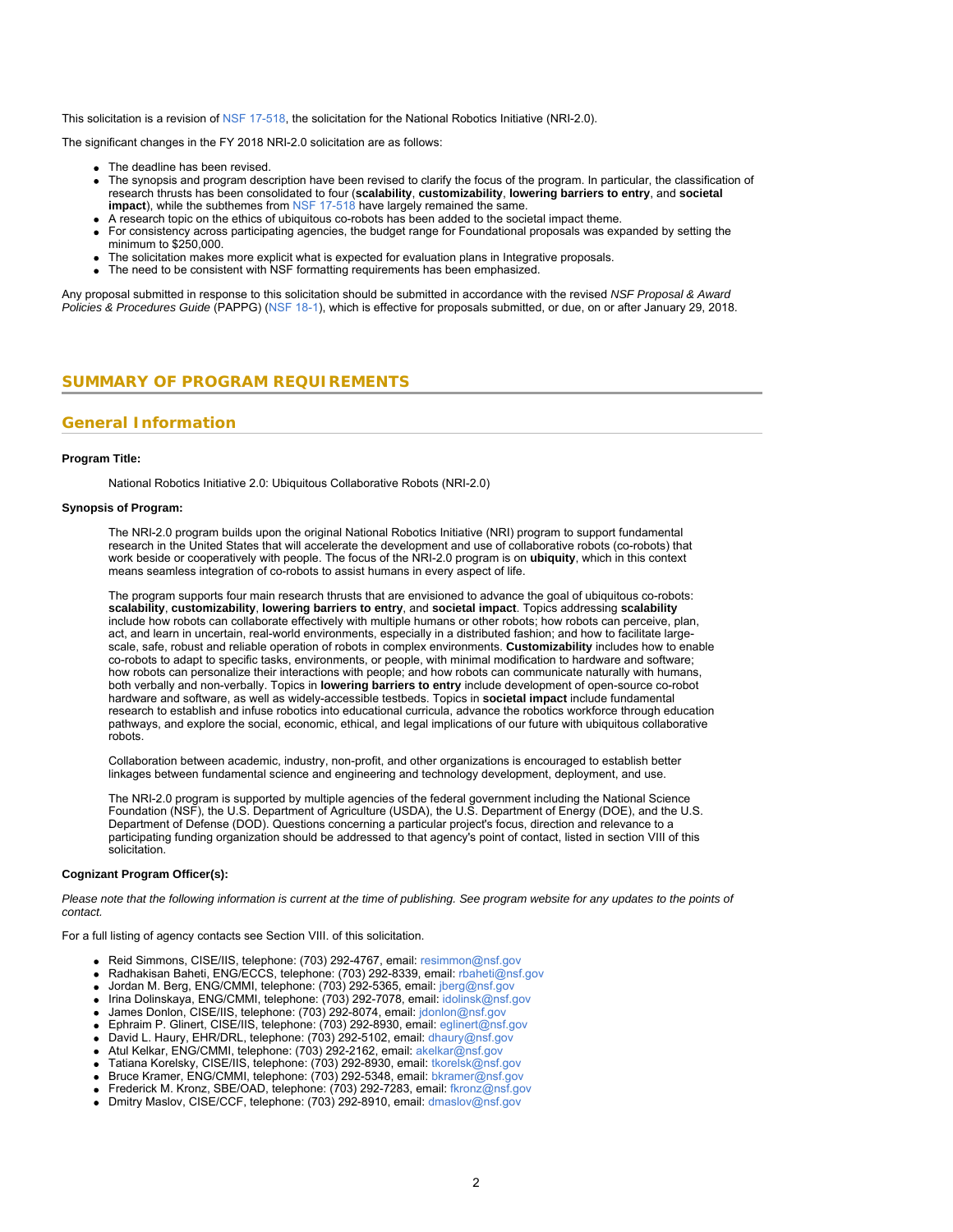Wendy Nilsen, CISE/IIS, telephone: (703) 292-2568, email: [wnilsen@nsf.gov](mailto:wnilsen@nsf.gov)

- Jack Snoeyink, CISE/CCF, telephone: (703) 292-7178, email: [jsnoeyin@nsf.gov](mailto:jsnoeyin@nsf.gov)
- Ralph Wachter, CISE/CNS, telephone: (703) 292-8950, email: [rwachter@nsf.gov](mailto:rwachter@nsf.gov)
- Jie Yang, CISE/IIS, telephone: (703) 292-4768, email: [jyang@nsf.gov](mailto:jyang@nsf.gov)

### **Applicable Catalog of Federal Domestic Assistance (CFDA) Number(s):**

- 10.310 --- USDA-NIFA Agriculture and Food Research Initiative
- 12.800 --- Air Force Office of Scientific Research
- 47.041 --- Engineering
- 47.070 --- Computer and Information Science and Engineering
- 47.075 --- Social Behavioral and Economic Sciences
- 47.076 --- Education and Human Resources
- 81.049 --- Office of Science Financial Assistance Program
- 81.104 --- Environmental Remediation and Waste Processing and Disposal

### **Award Information**

#### **Anticipated Type of Award:**

Standard Grant or Continuing Grant or Cooperative Agreement or contract vehicles as determined by the supporting agency

**Estimated Number of Awards:** 40 to 60

per year, subject to the availability of funds.

Foundational projects will range from \$250,000 to \$750,000 in total costs for up to three years. Integrative projects will range from \$500,000 to \$1,500,000 in total costs for up to four years. Please refer to Section III for agency-specific budget criteria.

**Anticipated Funding Amount:** \$25,000,000 to \$35,000,000 per year, subject to the availability of funds.

# **Eligibility Information**

### **Who May Submit Proposals:**

Proposals may only be submitted by the following:

- Universities and Colleges Universities and two- and four-year colleges (including community colleges) accredited in, and having a campus located in, the US acting on behalf of their faculty members. Such organizations also are referred to as academic institutions.
- Non-profit, non-academic organizations: Independent museums, observatories, research labs, professional societies and similar organizations in the U.S. associated with educational or research activities.
- **For USDA/NIFA**: Eligible applicants/Principal Investigators (PIs) for the grant program implemented under this subpart include: (1) State agricultural experiment stations; (2) colleges and universities (including junior colleges offering associate degrees or higher); (3) university research foundations; (4) other research institutions and organizations; (5) Federal agencies, (6) national laboratories; (7) private organizations or corporations; (8) individuals who are U.S. citizens, nationals, or permanent residents; and (9) any group consisting of 2 or more entities identified in (1) through (8). Eligible institutions do not include foreign and international organizations.

#### **Who May Serve as PI:**

There are no restrictions or limits.

#### **Limit on Number of Proposals per Organization:**

There are no restrictions or limits.

#### **Limit on Number of Proposals per PI or Co-PI:** 2

An investigator may participate as PI, co-PI, or Senior Personnel in **no more than two proposals** submitted in response to this solicitation each year.

In the event that an individual exceeds this limit, proposals received within the limit will be accepted based on earliest date and time of proposal submission (i.e., the first two proposals received will be accepted and the remainder will be returned without review). **No exceptions will be made.**

The above limit applies only to proposals to the NRI-2.0 solicitation, not to the totality of proposals submitted to NSF.

Proposals submitted in response to this solicitation may not duplicate or be substantially similar to other proposals concurrently under consideration by other NSF, USDA, DOE, or DOD programs. Duplicate or substantially similar proposals will be returned without review, including those substantially similar to previously declined proposals without revisions to address concerns raised by reviewers.

### **Proposal Preparation and Submission Instructions**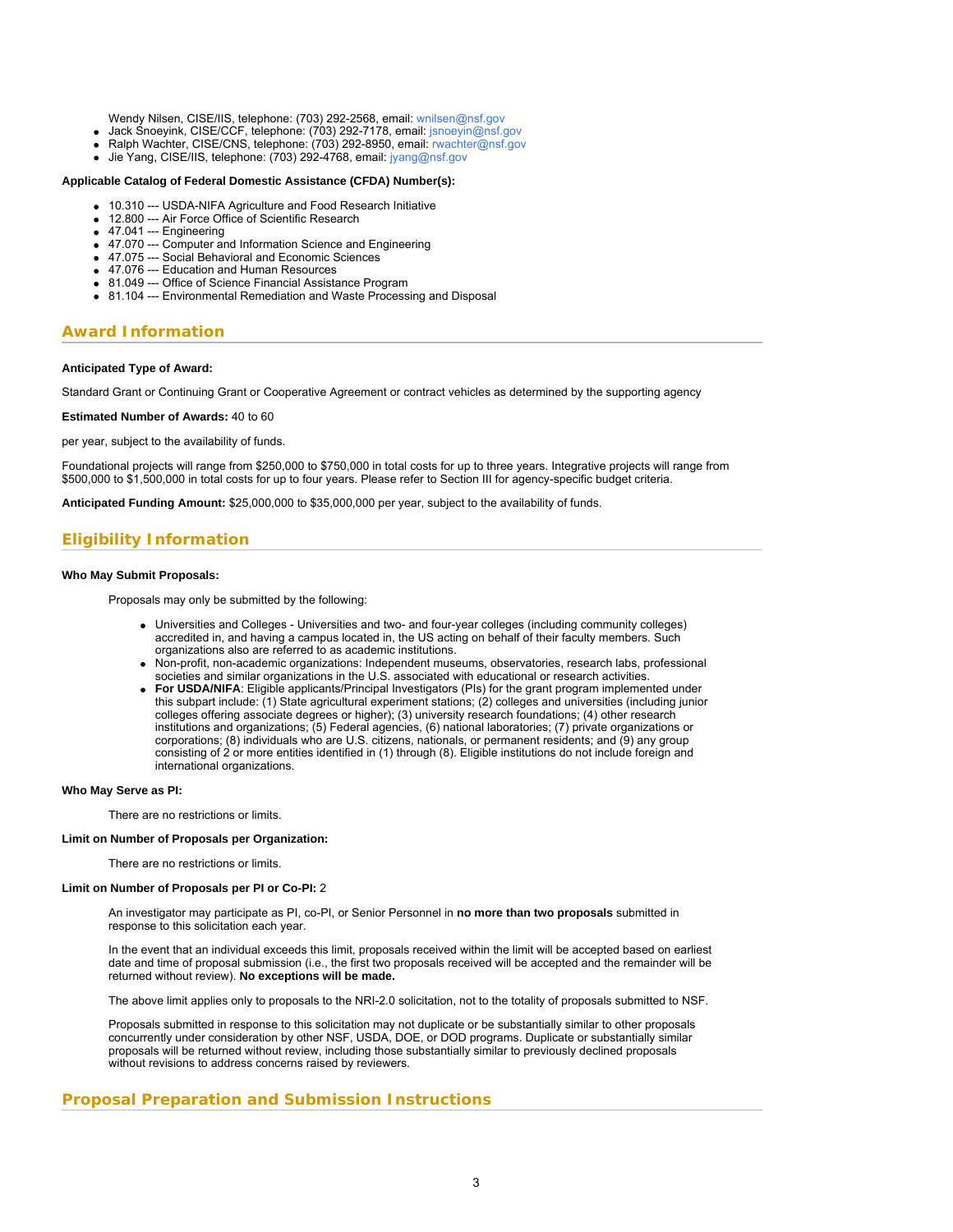#### **A. Proposal Preparation Instructions**

- **Letters of Intent:** Not required
- **Preliminary Proposal Submission:** Not required
- **Full Proposals:**
	- Full Proposals submitted via FastLane: *NSF Proposal and Award Policies and Procedures Guide* (PAPPG) guidelines apply. The complete text of the PAPPG is available electronically on the NSF website at:
	- [https://www.nsf.gov/publications/pub\\_summ.jsp?ods\\_key=pappg.](https://www.nsf.gov/publications/pub_summ.jsp?ods_key=pappg) Full Proposals submitted via Grants.gov: *NSF Grants.gov Application Guide: A Guide for the Preparation and Submission of NSF Applications via Grants.gov* guidelines apply (Note: The *NSF Grants.gov Application Guide* is available on the Grants.gov website and on the NSF website at: [https://www.nsf.gov/publications/pub\\_summ.jsp?](https://www.nsf.gov/publications/pub_summ.jsp?ods_key=grantsgovguide) [ods\\_key=grantsgovguide](https://www.nsf.gov/publications/pub_summ.jsp?ods_key=grantsgovguide)).

### **B. Budgetary Information**

**Cost Sharing Requirements:**

Inclusion of voluntary committed cost sharing is prohibited.

**Indirect Cost (F&A) Limitations:**

For NSF, PAPPG guidelines apply.

For DOE and DOD, contact the cognizant program officer. See Section VIII for contact information.

For awards made by USDA/NIFA: Section 715 of the Consolidated and Further Continuing Appropriations Act, 2015 (Pub. L. 113-235) limits indirect costs to 30 percent of the total Federal funds provided (or 42.857 percent of total direct costs) under each award. Similar language may be included in the FY 2018 appropriation; therefore, when preparing budgets, you should limit your request for the recovery of indirect costs to the lesser of your institution's official negotiated indirect cost rate or the equivalent of 30 percent of total Federal funds awarded. See Part V section 7.9 of the NIFA Grants.gov Application Guide for further indirect cost information. See<https://nifa.usda.gov/resource/indirect-cost-chart> for options.

### **Other Budgetary Limitations:**

Not Applicable

### **C. Due Dates**

- **Full Proposal Deadline(s)** (due by 5 p.m. submitter's local time):
	- February 20, 2018
	- February 05, 2019

First Tuesday in February, Annually Thereafter

# **Proposal Review Information Criteria**

### **Merit Review Criteria:**

National Science Board approved criteria. Additional merit review considerations apply. Please see the full text of this solicitation for further information.

### **Award Administration Information**

### **Award Conditions:**

Additional award conditions apply. Please see the full text of this solicitation for further information.

### **Reporting Requirements:**

<span id="page-3-0"></span>Additional reporting requirements apply. Please see the full text of this solicitation for further information.

# **TABLE OF CONTENTS**

**[Summary of Program Requirements](#page-1-0)**

- I. **[Introduction](#page-4-0)**
- II. **[Program Description](#page-5-0)**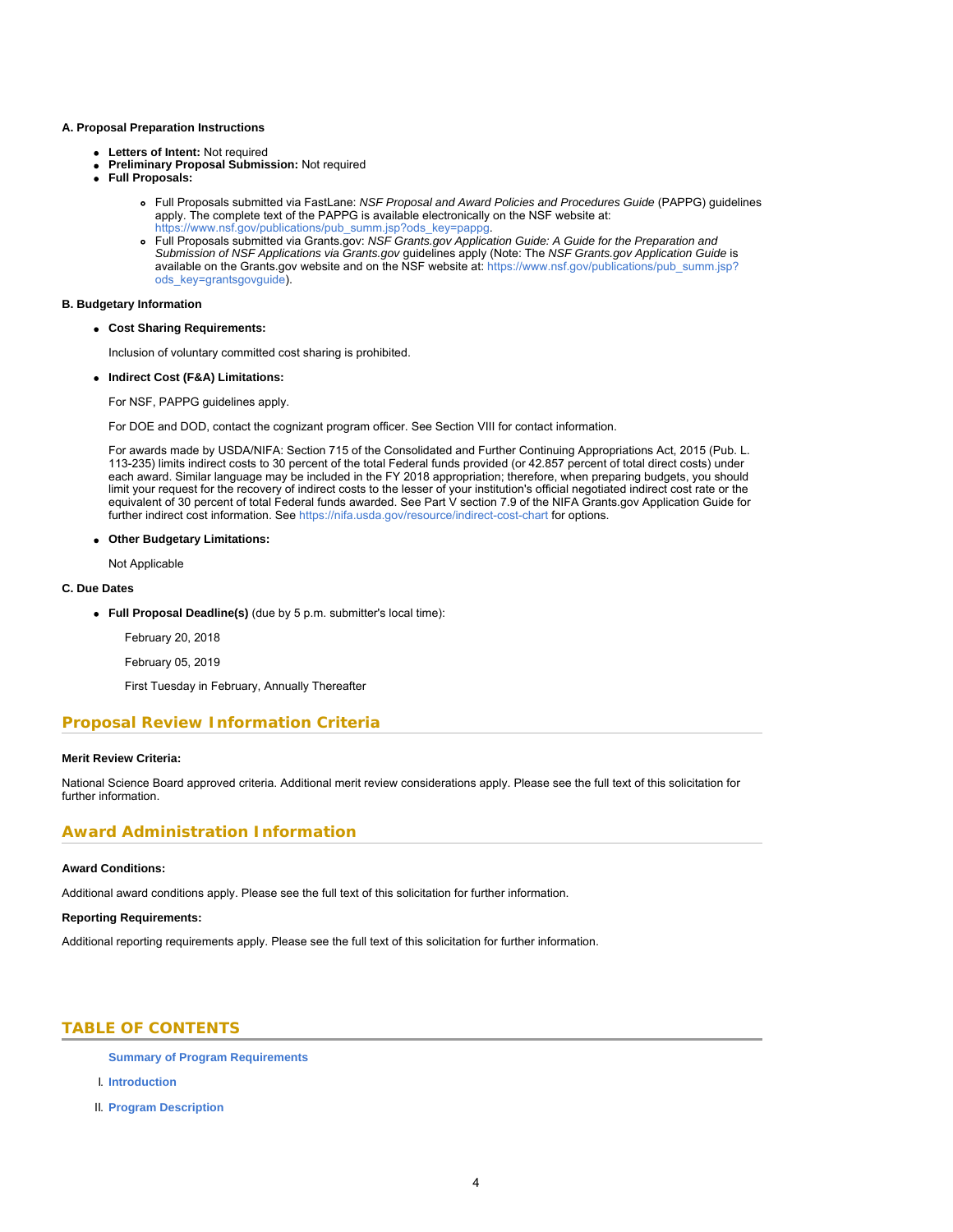- III. **[Award Information](#page-9-0)**
- IV. **[Eligibility Information](#page-9-1)**

### V. **[Proposal Preparation and Submission Instructions](#page-10-0)**

- A. [Proposal Preparation Instructions](#page-10-0) B. [Budgetary Information](#page-12-0)
- C. [Due Dates](#page-12-1)
- D. [FastLane/Grants.gov Requirements](#page-12-2)
- VI. **[NSF Proposal Processing and Review Procedures](#page-13-0)**
	- A. [Merit Review Principles and Criteria](#page-13-1)
		- **B. [Review and Selection Process](#page-15-0)**
- VII. **[Award Administration Information](#page-16-0)**
	- A. [Notification of the Award](#page-16-1)
		- B. [Award Conditions](#page-16-2)
		- C. [Reporting Requirements](#page-17-0)
- VIII. **[Agency Contacts](#page-17-1)**
- IX. **[Other Information](#page-18-0)**
- <span id="page-4-0"></span>X. **[Appendix](#page-20-0)**

### **I. INTRODUCTION**

In the future, robots may become as commonplace as today's automobiles, computers, and cell phones. Robots will be in homes and offices; assisting in hospitals, classrooms, and factories; helping to run farms and mines; and exploring in air, on land, under water, and in space. They will be helping the elderly and people with disabilities in their activities of daily living. They will help in performing mundane or dangerous tasks. They will be among the first responders at natural disasters, rescuing people in need and protecting humans from hazards. Teams of humans and co-robots, large and small, will reliably and efficiently cooperate, enriching the quality of life and work for individuals and society alike.

The NRI-2.0 program seeks research on the fundamental science, technologies, and integrated systems needed to achieve this vision of **ubiquitous collaborative robots**. The NRI-2.0 program builds upon the original NRI program to focus on **ubiquity**: the seamless integration of co-robots into every aspect of human society, and beyond. To achieve this goal, the NRI-2.0 program focuses on research into innovative computational algorithms, designs, modeling, and analytical techniques in four main areas critical to achieving ubiquitous co-robots: **scalability, customizability, lowering barriers to entry,** and **societal impact**.

In terms of this program, **scalability** means how robots can collaborate effectively as their numbers increase dramatically. This includes having robots coordinate with multiple other humans or robots, forming **co-robot teams**. To achieve scalability, co-robots will require fundamental advances in perception, planning, acting, and learning. Such activities may need to be done in a distributed fashion, and may need to leverage other resources, including the cloud, software agents, or other devices, such as cell phones and the Internet of Things. For large co-robot teams, innovative approaches will be needed to manage large-scale physical and digital resources. To facilitate acceptability, robot behavior will need to be transparent, explainable, and legible. It is anticipated that this focus will necessitate new robot designs and new software architectures, especially to facilitate capabilities for inherent safety, safe failure and recovery modes, and self-diagnosis and self-repair.

For the purposes of this program, **customizability** means the ability of robots to easily adapt to new situations and new people. Customizable robots will be able to achieve a wide variety of tasks, in a wide variety of situations, and for a wide diversity of people, with little, or no, change to the underlying hardware and software. They should be able to learn about their tasks, environments, and human preferences, and personalize their interactions accordingly. Co-robots will need effective multi-modal communication, with both novices and experts, using verbal, physical and affective communication channels. They will also need to perceive or infer the behavior and intent of others, plan and learn from both human and robot collaborators, and interact with them physically.

Research addressing **lowering barriers to entry** is aimed at broadening access to co-robots by the larger research community, students, and entrepreneurs. Approaches may include innovative, low-cost, open-source hardware and software, architectures, shareable testbeds, and other resources that can be easily used and augmented. For remote-access testbeds, where the goal is to share robot testbeds with remote users with varying skills, innovative research is needed in immersive, flexible user interfaces; realtime, low-latency performance; safe reachable states; and design trade-offs to meet various constraints.

Finally, research addressing **societal impact** of ubiquitous co-robots will bring to the forefront educational, social, economic, ethical, and legal issues. This program encourages fundamental research to establish and infuse robotics into educational curricula and advance the robotics workforce through education pathways, and to understand the social and economic impacts of robots on our work, our social institutions, and our quality of life. Pertinent research questions may address the social and economic impact of robots on our work, our social institutions, and our quality of life and work. Relevant topics include understanding the complexities of the future corobot economy; how economic and social inequality will be affected by ubiquitous co-robots; what policies could be instituted to ensure that all stakeholder groups benefit from the presence of co-robots in our everyday lives; and how co-robot algorithms can be developed to ensure that co-robot behavior is consonant with ethical and legal norms, thereby promoting responsible research and innovation.

The NRI-2.0 program seeks to strengthen the robotics research community, fostering innovation and workforce development, accelerating progress, demonstrating novel capabilities, and building ecosystems for innovation. The program seeks to promote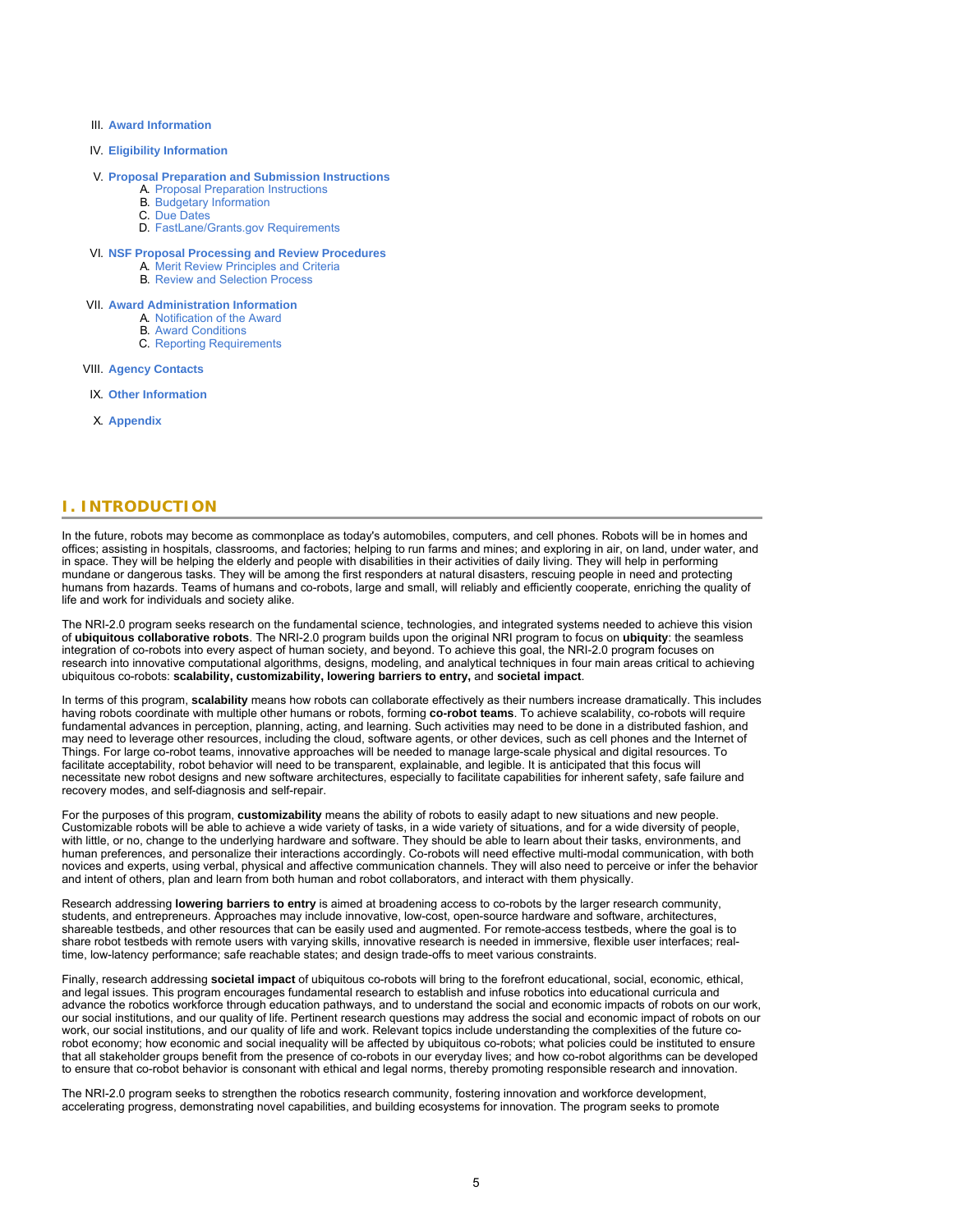research to enable greater adaptability and resilience of robot behaviors, leading to more capable, robust systems. The program also seeks to promote new approaches to the challenges of accountability, interoperability, and trust, which will doubtless be engendered by the vision of ubiquitous co-robots.

The NRI-2.0 program represents a natural evolution in robotics research and the co-robot perspective that is in alignment with the report to the House Robotics Caucus Advisory Committee of the U.S. Congress, "A Roadmap for U.S. Robotics From Internet to Robotics" [\(http://www.us-robotics.us/reports/CCC%20Report.pdf](https://www.nsf.gov/cgi-bin/goodbye?http://www.us-robotics.us/reports/CCC%20Report.pdf)), first published in 2009 and updated in 2016 [\(http://jacobsschool.ucsd.edu/contextualrobotics/docs/rm3-final-rs.pdf](https://www.nsf.gov/cgi-bin/goodbye?http://jacobsschool.ucsd.edu/contextualrobotics/docs/rm3-final-rs.pdf)). Other informative reference reports include the *Office of the Secretary of Defense Unmanned Systems Roadmap (2009-2034)* ([http://www.dtic.mil/cgi-bin/GetTRDoc?](http://www.dtic.mil/cgi-bin/GetTRDoc?Location=U2&doc=GetTRDoc.pdf&AD=ADA522247) [Location=U2&doc=GetTRDoc.pdf&AD=ADA522247\)](http://www.dtic.mil/cgi-bin/GetTRDoc?Location=U2&doc=GetTRDoc.pdf&AD=ADA522247) and the *WTEC Panel Report on International Assessment of Research and Development In Robotics* [\(http://www.wtec.org/robotics/report/screen-robotics-final-report.pdf](https://www.nsf.gov/cgi-bin/goodbye?http://www.wtec.org/robotics/report/screen-robotics-final-report.pdf)).

# <span id="page-5-0"></span>**II. PROGRAM DESCRIPTION**

Building upon the successes of the National Robotics Initiative (NRI), the goal of the NRI-2.0 program is to support fundamental research that will accelerate the development and use of robots in the United States that work beside or cooperatively with people. Innovative robotics research and applications emphasizing the realization of ubiquitous co-robots is supported by multiple agencies of the federal government including the National Science Foundation (NSF), U.S. Department of Agriculture (USDA), U.S. Department of Energy (DOE), and U.S. Department of Defense (DOD).

The NRI-2.0 program significantly expands the focus of the original NRI program to focus on **ubiquitous co-robots**. This includes themes of:

- **Scalability**: how robots can collaborate effectively with teams of humans or other robots; how they can perceive, plan, act, and learn in uncertain, real-world environments, especially in a distributed fashion; and how they can operate safely, robustly, and reliably in large-scale, complex environments;
- **Customizability**: how robots can adapt to a variety of tasks, environments, and people, with minimal modification to hardware and software; how they can learn to be personalized in their interactions with people; and how they can communicate naturally, both verbally and non-verbally;
- **Lowering barriers to entry**: how the design of the robots' hardware and software can reduce the cost and learning curve related to doing serious robotics research; and how testbeds and other shareable resources can be developed to facilitate robotics research; and
- **Societal impact**: how ubiquitous co-robots affect the social, economic, ethical, legal, and educational aspects of our everyday lives.

To achieve the vision of the NRI-2.0 program, funding will support foundational research in robotics science and technology, including novel approaches, algorithms, designs, representations, and analyses, as well as innovative research in integrated robotic systems. While disciplinary research is important, the NRI-2.0 program also encourages cross-disciplinary projects. Collaboration among academic, industry, government, non-profit, and other organizations is encouraged to establish better linkages between fundamental science and engineering and technology development and use, through partnerships among researchers, applications developers, users and industry. International collaborations that enhance and add significant value to the proposed research and education activities will also be considered. While NRI-2.0 encourages projects that include some aspects of technology development, fundamental research should dominate. Proposers focused on developmental work are encouraged to consider submission to the Small Business Innovative Research (SBIR, <https://www.nsf.gov/eng/iip/sbir/>) or Small Technology Transfer Research (STTR, [https://www.nsf.gov/eng/iip/sttr/\)](https://www.nsf.gov/eng/iip/sttr/) programs.

### **II.A. Program Scope**

All proposals submitted to NRI-2.0 should support the research themes, listed in Section II.A.1, that are the primary foci of the NRI-2.0 program.

Section II.A.2 defines the two classes of proposals – Foundational and Integrative – that will be supported by the program.

Proposals to this solicitation may be selected for funding by any of the sponsoring agencies, although all proposals will go through a uniform review process. Proposals of special relevance to sponsoring agencies listed in this solicitation should address the domainspecific interests listed in Section II.A.3, Sponsoring Agency Mission-Specific Research.

Within NSF, the NRI-2.0 program is administered jointly by the Directorate for Computer and Information Science and Engineering (CISE) and the Directorate for Engineering (ENG). Supporting directorates include the Directorate for Education and Human Resources (EHR) and the Directorate for Social, Behavioral & Economic Sciences (SBE). Within USDA, the program is led by the National Institute of Food and Agriculture (NIFA). Within DOD, the program is led by the Deputy Assistant Secretary of Defense for Research, and is supported by multiple departments and agencies. Within DOE, the program is led by the Assistant Secretary for Environmental Management and is supported by multiple offices and agencies. Contacts for these and related activities at other sponsoring agencies can be found in Section VIII of this solicitation.

Those proposals that are targeting a specific agency sponsorship should indicate so in the last line of the last box of the Project Summary, e.g., "Requested funding agency:" followed by that agency's abbreviated name ("NSF," "USDA," "DOE," or "DOD"), but only if they have previously communicated with a program officer from that agency and received permission or instruction to do so. Those not so designated will be considered for funding by all of the joint sponsoring agencies.

### **II.A.1. Research Themes**

This section presents the main research themes that are fundamental for achieving the overall program goals. While this list of themes and subthemes is not exhaustive, proposers are encouraged to incorporate one or more of the subthemes into their proposals. In all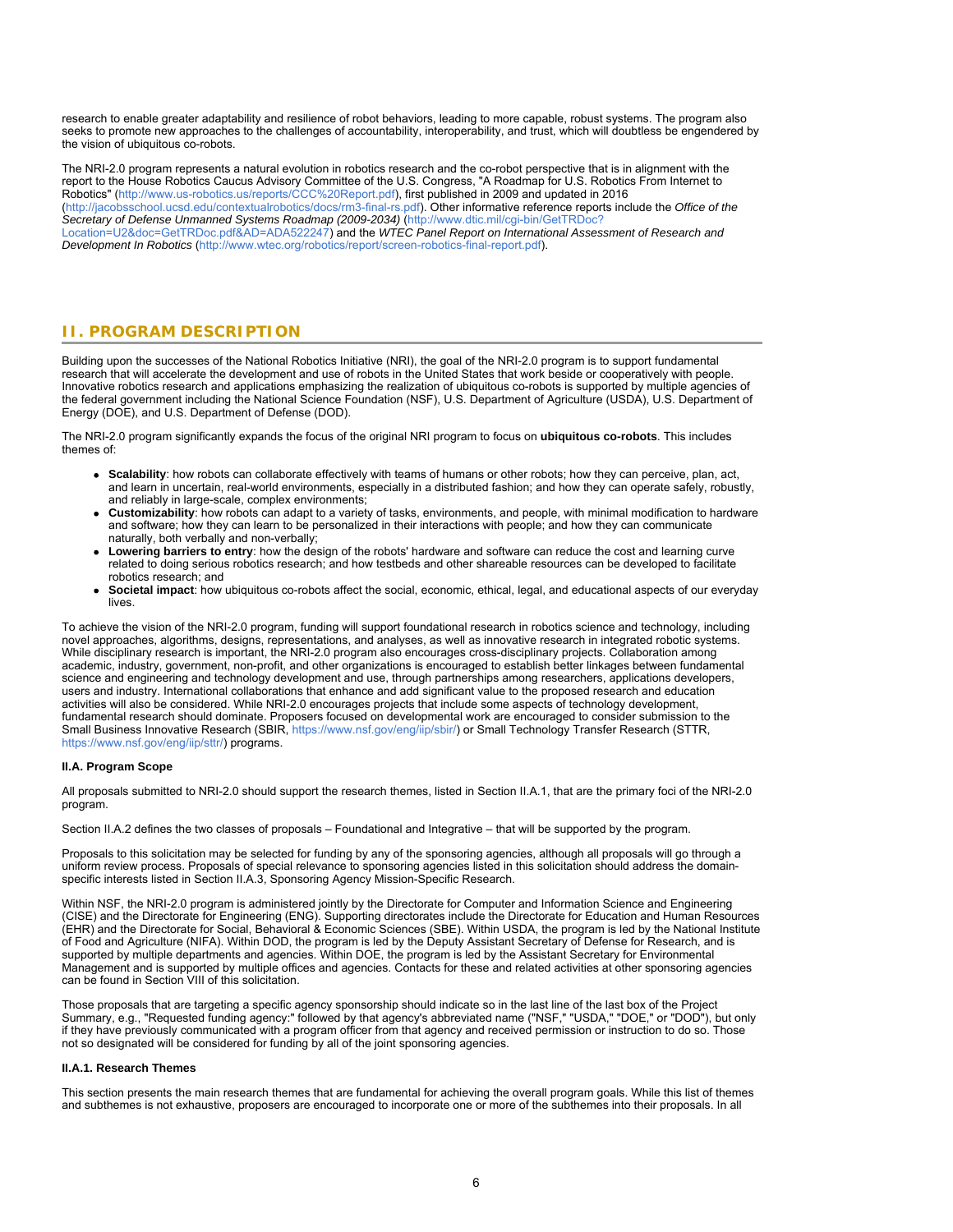cases, proposers are reminded that NRI-2.0 proposals **must** show a compelling connection to the overall goal of enabling ubiquitous co-robots.

- *Scalability:*
	- Enable robots to collaborate and coordinate effectively with multiple other agents, either people or robots;
	- Enable robotic systems to reliably perceive, act, plan, and learn, especially in a distributed fashion;
	- Enable shared learning among co-robots and through digital media;
	- Investigate approaches to managing data produced/consumed by robots, especially data shared among agents;
	- Enable transparent, explainable, and legible robot behavior;
	- Investigate designs and controls for facilitating ubiquitous interaction and for making co-robots inherently safe (e.g., soft robots); and
	- Investigate hardware and software approaches to enhance robustness and reliability, and enable robots to fail, recover, and resume safely and gracefully.
- *Customizability:*
	- Investigate approaches for robots achieving a variety of tasks in a variety of situations, with minimal changes to hardware and software;
	- Enable robots to learn efficiently from direct experience with people or other robots, especially to personalize interactions;
	- Enable natural interaction with users, including use of language and non-verbal communication (e.g., gesture, visual, movement, tactile);
	- Enable effective interaction with experts, including through remote operation;
	- Enable robots to reliably recognize and predict the behavior and activities of others;
	- Investigate social intelligence in robots, including use of mental models, perspective taking, and joint attention; and
	- Tristagate extramentation, including physical human-robot interaction and augmentation of human capabilities.
- *Lowering Barriers to Entry:*
	- Develop robust, easy-to-use infrastructure for software, hardware, and systems;
	- Investigate composable hardware or software that supports the development of ubiquitous co-robots;
	- Investigate innovative programming languages/paradigms for robots;
	- Develop techniques that would facilitate shareable physical testbeds, especially techniques to make existing testbeds easily available communally (see also Section II.B); and
	- Develop shareable resources, such as software and data.
- *Societal Impact:*
	- Investigate the impact of ubiquitous co-robots on social and economic equality;
	- o Investigate possible economic and governance policies;
	- Investigate ethical and legal issues related to ubiquitous co-robots;
	- Investigate issues of trust with respect to ubiquitous co-robots;
	- Investigate issues related to teamwork and integration, partnerships, and worker training for collaboration with robots; and
	- Develop innovative uses for co-robots in education (see also Section II.C).

Note: while security and privacy are also important issues for ubiquitous co-robots, proposals in such areas should be sent to other relevant NSF programs, such as Secure and Trustworthy Cyberspace (SaTC, [https://www.nsf.gov/funding/pgm\\_summ.jsp?](https://www.nsf.gov/funding/pgm_summ.jsp?pims_id=504709) [pims\\_id=504709](https://www.nsf.gov/funding/pgm_summ.jsp?pims_id=504709)).

### **II.A.2. Classes of Projects**

There are two classes of NRI-2.0 projects, with differing requirements and budget ranges. While there will not be a separate competition for the two classes, they will be evaluated using somewhat different criteria.

Foundational (FND) projects focus on fundamental research into technologies that directly support the vision of the NRI-2.0 program. Such projects should lead to transformative approaches that address scientific or technology gaps that currently limit the development, use, or acceptance of co-robots in society. Proposals should clearly explain how the proposed results will further the overall program vision of ubiquitous co-robots. Foundational projects will be in the range of \$250,000 to \$750,000 in total budget, with durations of up to three years.

**Integrative (INT)** projects focus on research in the innovative integration of technologies leading to complete co-robotic systems that support the vision of the NRI-2.0 program. Integrative projects must include rigorous evaluation on physical robots, preferably in realworld settings. This evaluation should follow the scientific methodology, including statement of the formal hypotheses, controlled experiments, evaluation metrics, and statistical analyses of the results. Integrative projects should have a longer-term vision, with objectives that could not be attained simply by a collection of smaller projects provided with similar resources. The overall impact to the science of the NRI-2.0 program should be greater than the sum of each individual investigator contributions. Integrative projects should include multiple PIs, preferably from different disciplines. Integrative projects will be in the range of \$500,000 to \$1,500,000 in total budget, with durations of up to four years.

### **II.A.3. Sponsoring Agency Mission-Specific Research**

**NSF** will consider for funding proposals addressing any of the research themes described above in Section II.A.1, as well as those described below and in Sections II.B and II.C.

**DOD** encourages basic research in robotics to support the United States Department of Defense's broad vision for the use of autonomous systems to achieve capability increases and cost savings via increased manpower efficiencies, increased capability, and reduced manpower needs. According to this vision, the value of autonomous and robotics systems is not to replace humans, but to build human-robot teams that complement each other and extend the team's capability to perform a mission. Central to the goal of effective human-robot teaming is the establishment of trust between humans and robots. Research is needed to investigate behaviors, processes and capabilities that support properly calibrated human-robot trust. Examples of research areas on trusted human-robot teaming include the following: (1) investigating socially-designed cues such as humanoid appearance, voice, personality, and other social elements on human trust and overall human-robot team performance; (2) physical "embodiment" features versus non-physical features to determine which have the most influence on human trust and performance; (3) sensing of human intent, cognitive and affective states, such as workload, stress, fatigue, and fear, since a true robot teammate should know how to help when the humans in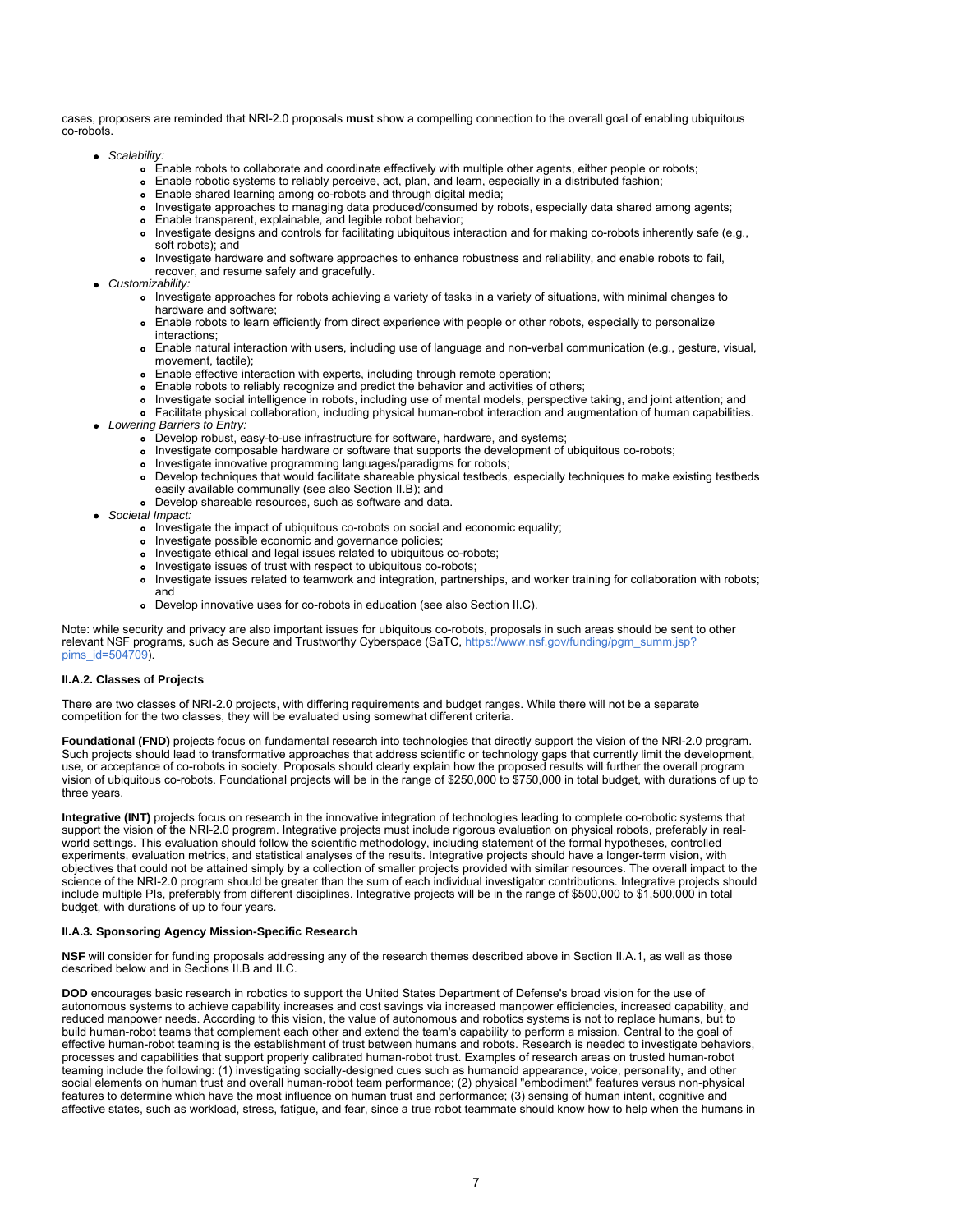the group are falling behind; (4) modeling the processes of high-performing human teams, such as teammate monitoring, backup behavior, joint attention, shared mental models, coordination and negotiation; (5) dynamic modeling of the human-robot partnerships to allow continuous improvement of joint performance in real-world applications; (6) investigations regarding the effectiveness of various models of human-robot interaction, such as delegation and supervisory control; (7) practical methods for robotic systems to sense and measure trust and changes in trust over time; (8) investigations of the impact of culture and cross-cultural interactions on reliance and human-machine cooperation; and (9) investigating methods for safe physical interactions between robots and their collaborators and environment, such as enabling the robots to holistically consider decision-making processes, physical capabilities, and goals to formulate and implement safe failure modes to reduce the probability of harm. Interdisciplinary research and research in collaboration with government labs [e.g., Air Force Research Lab (AFRL), Naval Research Laboratory (NRL), Army Research Laboratory (ARL)] is especially encouraged.

**DOE/EM** encourages robotics research and technology development for: (1) handling of high-hazard, high-consequence materials and waste; (2) tasks that are dirty, dull, dangerous, and/or difficult to perform; (3) easing the performance of worker/operator tasks that are physically demanding on or stressful to human body or are otherwise ergonomically challenging; (4) performing tasks that are beyond human abilities; (5) improving the ability to respond to and recover from unplanned events or operational emergencies; and (6) improving the safety, quality, efficiency, and productivity of facility operations.

DOE/EM's tasks and environments present unique challenges in the integration of robotics systems. Proposals that demonstrate awareness of these challenges and include plans for integrating and/or demonstrating prototype systems in relevant environments are encouraged. Such proposals typically require close coordination and collaboration with government national laboratories and prime contractors. Robotic solutions that address chemical, biological, radiological, nuclear, explosive, and environmental challenges are sought. Those that address operational upsets, off-normal events, emergencies, and disasters are also sought.

Topics and areas of academic, scientific and engineering pursuit for the application of DOE/EM robotics technologies include but are not limited to:

*Wearable Robotic Devices for Workers:*

DOE/EM seeks wearable, prosthetic-like, exoskeletal, bionic, and other attachable human assistive robotic devices that can serve the workforce by functioning as (1) smart personal protective equipment (PPE) and/or (2) performance augmentation and amplification devices (PAADs).

Traditional PPE (e.g., hard hats, safety glasses, and steel-toed shoes) is designed to protect workers from external injuries caused by exposure to workplace and environmental hazards. Wearable robotic devices, on the other hand, can protect workers from internal injuries due to, for example, overexertion, bodily reaction, repetitive motion, hyperextensions, overrotation, excessive and repetitive vibration, and even the latent effects of aging. The integration of sensing devices provides added protection.

Wearable robotic devices also serve as PAADs. They can enable workers to perform tasks that are physically stressful or demanding, mentally taxing, ergonomically challenging, or even beyond human capability. This allows workers to perform tasks with much greater ease and efficiency as well as with improved safety and quality.

*Gaining Remote Access:*

DOE/EM is pursuing robots that provide remote access to areas and spaces that are inaccessible or prohibit direct entry by workers due to: (1) unsafe, unstable, or unknown physical or structural conditions; (2) configurations that are hard to reach or beyond reach without taking extraordinary mechanical measures; or (3) the presence or potential presence of chemical, biological, radiological, or physical hazards that will or may result in unacceptable occupational exposure or increased health or safety risk. Other workplace conditions that preclude safe worker entry or are otherwise uninhabitable include those that: are oxygen-deprived or have poor air quality; have explosive gases, materials or devices; have extreme temperatures or extreme pressures; have poor or no visibility, no direct line of sight, or are dimly lit; and are submerged or consist of substantially liquid-covered surfaces. Robotic devices help to keep occupational exposures as low as reasonably achievable. *Glovebox Operations:*

Gloveboxes have widespread use for the handling of radioactive and nuclear materials within an enclosed, hermetically sealed, and controlled environment. Gloveboxes are typically robust, self-standing structures that are not easily moved or adjusted. Their design features create ergonomic challenges for operators of different heights, torso sizes, arm lengths, and hand sizes. Maintenance can become costly as gloves routinely require replacement.

DOE/EM is pursuing advanced robotic technologies that will address challenges associated with doing work within a glovebox. The integration of robotic arms and hands that can be tele-operated by an operator, for example, can offer increased ability (dexterity, fine motor skills and grip), efficiency (work longer and with more focus), capability (added strength and extended reach), and safety (improved ergonomics).

*Multi-Use and Multi-User (MU2) Robotic Technologies:*

DOE/EM is pursuing dual-purpose robotic technologies that can be used to support normal as well as off-normal operations that is, MU2 robots that are used to perform routine operations and can also be deployed in response to emergencies. For example, an assistive robot that is used by a health physics technician for performing routine radiological surveys can also be deployed by a first-responder to screen for the presence of airborne radioactivity prior to entering an area.

For many DOE/EM applications, including some of those described above, robotics systems that have some degree of radiation tolerance and/or can be decontaminated are of interest. Proposals that address radiological tasks and/or environments should consider those unique challenges. Proposals that specifically address robotics for radiological and other extreme environments are also of interest.

The **USDA/NIFA** encourages robotics research, applications, and education to enhance agricultural production, processing, and distribution systems that benefit consumers and rural communities. These robotics efforts address USDA goals [\(www.usda.gov/documents/usda-strategic-plan-fy-2014-2018.pdf](http://www.usda.gov/documents/usda-strategic-plan-fy-2014-2018.pdf)), including: protecting agricultural health to ensure access to safe, plentiful, and nutritious food (Goal 4.4), increasing agricultural opportunities by supporting a competitive agricultural system (Goal 1.1), contributing to clean and abundant water by protecting and enhancing water resources (Goal 2.3), and ensuring that U.S. agricultural resources contribute to global food security (Goal 3.1). The USDA/REE Action Plan is also supported through the following goals [\(http://nifa.usda.gov/resource/ree-action-plan](http://nifa.usda.gov/resource/ree-action-plan)): sustainable intensification of agricultural production, sustainable use of natural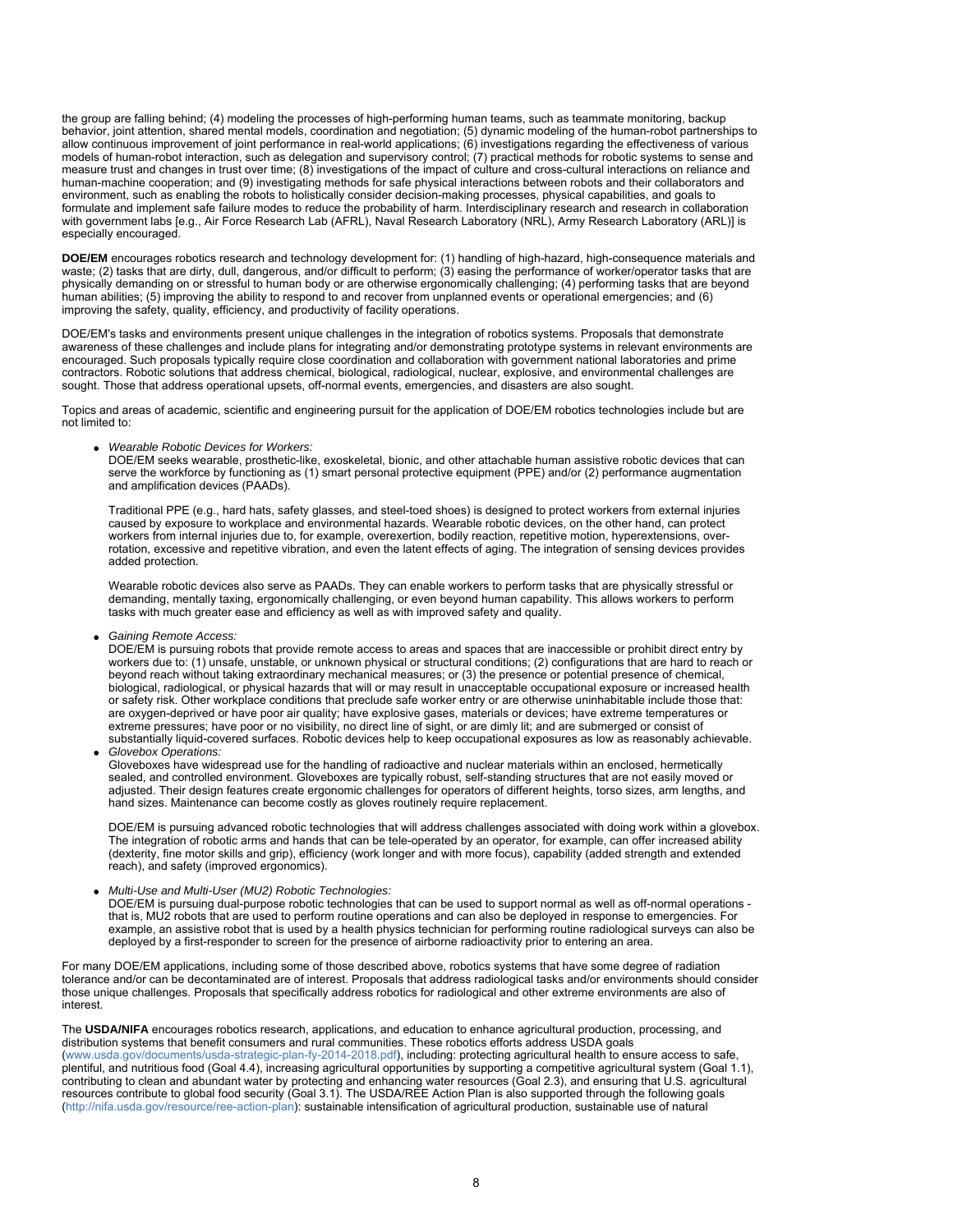resources, and education and science literacy. Furthermore, NIFA Science goals are supported, including [\(http://nifa.usda.gov/about/pdfs/strat\\_plan\\_2014.pdf](http://nifa.usda.gov/about/pdfs/strat_plan_2014.pdf)): advancing our Nation's ability to achieve global food security and fight hunger, optimizing the production of goods and services from working lands while protecting the Nation's natural resource base and environment, and ensuring the development of human capital, communities, and a diverse workforce. In the process, it is expected that projects will engage academia, industry, stakeholders/users, students, and other organizations to identify fundamental research needs and to conduct both basic and applied research, while providing training for the next generation of scientists, engineers, and technologists. Projects involving the following topics are particularly desired, although other robotics topics will be considered:

**Scalable Robotic Technologies**. Examples include the following areas:

- Automated systems for planting, scouting, spraying, culturing, irrigating, and harvesting plant crops (including forests) to decrease costs, improve efficiency, or reduce inputs of water, fertilizer, or chemicals;
- Improved robotics for inspection, monitoring, culturing, sorting, and handling of plants and flowers in controlled environment facilities and nurseries, or for managing or studying (e.g., monitoring, inspecting, sorting, vaccinating, deworming) large numbers of live animals, either domestic or wild;
- Automated systems for inspection, sorting, processing, or handling of animal or plant products (including forest products) in post-harvest, processing, or product distribution environments; and
- Multi-modal and rapid sensing systems for detecting defects, ripeness, physical damage, microbial contamination, size, shape, and other quality attributes of plant or animal products (including forest products), or for monitoring air or water quality.

### **Configurable Multi-Agent Teams.** Examples include the following areas:

- High-level task planning, execution, and control systems for spatially distributed autonomous or semi-autonomous robots that operate in concert with co-workers, either human, robotic, or other devices/systems;
- Communication protocols and standards for inter-agent coordination (including natural language) and for unsupervised collaboration; and
- Distributed intelligence, fault tolerance, and "failure with grace" that will allow high-level task completion despite failure of one or more agents (or teams) or temporary loss of human attention.

### **II.B. Infrastructure and Testbeds**

As a way to lower the barrier to entry for robotics researchers and the broader community, this program aims to fund the development of innovative infrastructure projects. As examples, support is available for development of reliable, low-cost, easy-to-use robotic hardware, new paradigms for programming robots (especially teams of co-robots), distributed robot operating systems (especially with connections to the cloud), and design and validation environments for robot hardware and software.

In addition, proposals are encouraged that will develop shareable resources that foster collaborative work environments. Examples include data sets and collections of algorithms of general utility to the community, and approaches to hardware co-robotic testbeds that can be effectively accessed and operated by the community, enabling researchers to perform experiments and collect data remotely. Proposers of such testbeds may want to consider collaborating with a national lab to house and maintain the testbed (see below, for instance), since NSF requires long-term availability and maintainability of any such shareable resource.

To facilitate the advancement of robotics technologies for nuclear applications, DOE/EM is establishing the capability for "radioactive" (rad) testbeds, which are existing DOE/EM nuclear facilities and assets that are utilized as physical platforms for researchers and technologists to demonstrate innovative tooling, treatment technologies, and other technical solutions. These rad testbeds would provide researchers and technologists with unique opportunities to conduct research and technology demonstrations in spaces and areas that (1) have radiation fields; (2) are contaminated with surface and/or fixed radioactivity; (3) are inaccessible, inhabitable, or not safe for worker entry; and/or (4) are under conditions and configurations of nuclear facilities that are difficult or too expensive to replicate or mock up. Researchers and technologists would also be given the opportunity to use, albeit in small amounts, radioactive wastes and nuclear materials for research and technology demonstrations. DOE/EM encourages the utilization of rad testbeds, particularly when mature technologies originally intended for non-nuclear applications are proposed for nuclear applications.

#### **II.C. Robotic Projects for K-16 Education**

To promote further exploration of the linkages of research on ubiquitous collaborative robots to one or more levels of K-16 education, NSF's Directorate for Education and Human Resources will provide funding at the lower end of the Foundational project funding range. Successful projects will advance the vision of ubiquitous co-robots by developing and testing innovative strategies for either: a) engaging students or teachers in the study of robotics in the context of science, technology, engineering, or mathematics (STEM) education; or b) using robotics to enhance teaching and learning in formal or informal STEM education settings. Due to limited funds and the multi-agency nature of this solicitation, **education-focused proposals are discouraged at the higher end of the funding range**.

### Example activities are:

- Design of innovative robotic technologies as tools for enhancing STEM learning in formal and informal learning environments;
- Applications that further the development of co-robot systems that support personalized learning;
- Design, implementation, and rigorous study of robotics competitions that impact student engagement, motivation to learn STEM content, and STEM career awareness and interests;
- Research and development of learning experiences and instructional models that integrate co-robotics within STEM courses;
- Development and testing of teacher professional growth opportunities that support increased attention to robotics in school or college settings;
- Research of learning environments and instructional approaches in formal and informal settings to advance workforce preparedness in robotics; and
- Development and testing of education strategies for broadening participation of students from groups underrepresented in education pathways to careers in robotics.

### **II.D. Principal Investigator Meetings**

The NRI-2.0 program anticipates holding annual Principal Investigator (PI) meetings for research investigators, industrial partners, and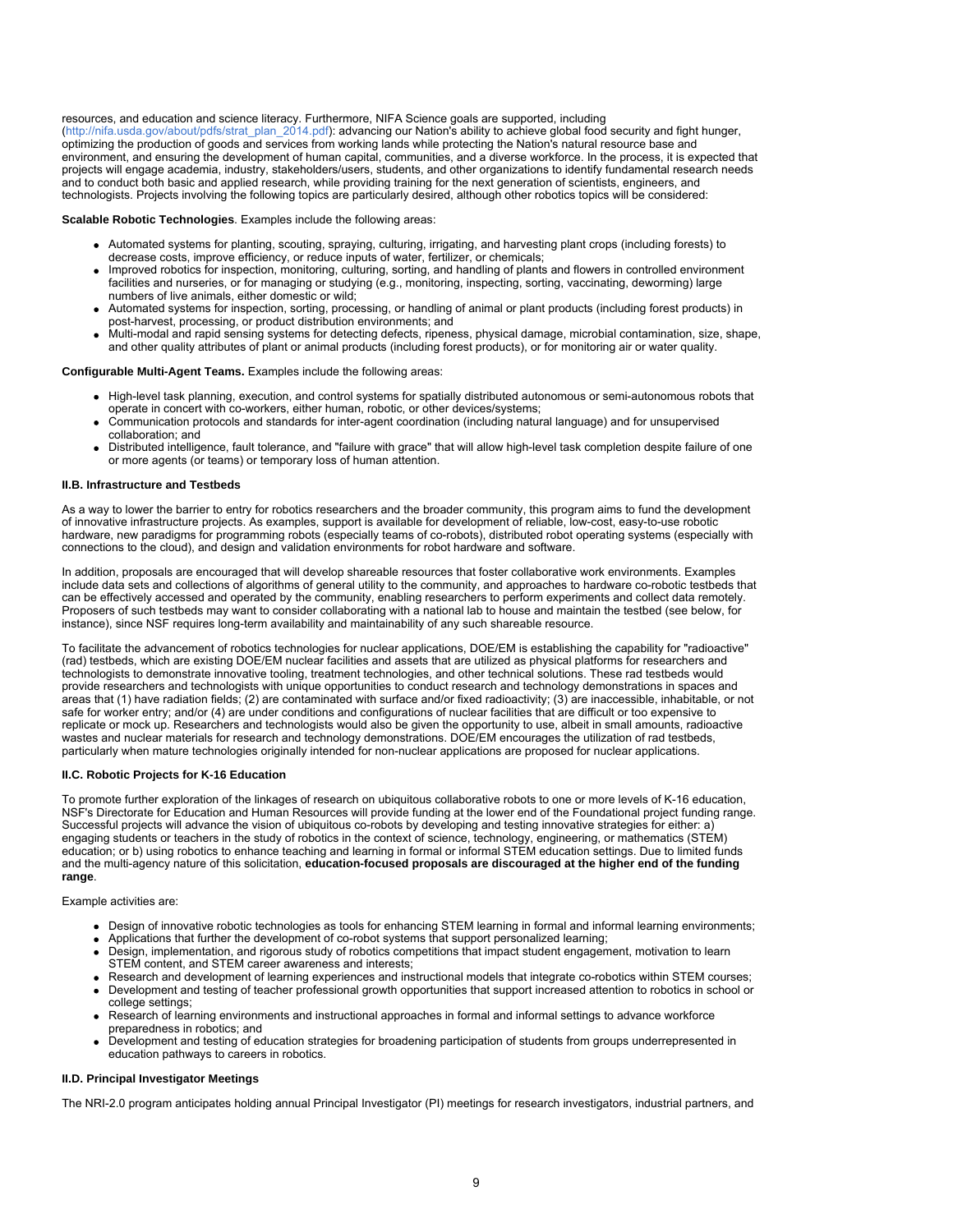<span id="page-9-0"></span>sponsoring agency representatives. Budgets should account for such trips to the Washington, DC, area for each of the project PIs and other team members as appropriate from all collaborating institutions. These meetings will be highlighted by technology demonstrations and progress reports, and will provide a forum for all to discuss best practices, concerns, and high-risk, high-return ideas and challenges pertinent to the vision of ubiquitous collaborative robots.

# **III. AWARD INFORMATION**

All awards made under this solicitation by NSF, DOE, USDA, and DOD will be as grants or cooperative agreements or other contract vehicles as determined by the supporting agency. All awards made under this solicitation by USDA/NIFA will be standard grants. A standard grant is an award instrument by which the agency agrees to support a specified level of effort for a predetermined project period without the announced intention of providing additional support at a future date.

This solicitation will make awards for two classes of projects. Foundational projects will range from \$250,000 to \$750,000 **in total costs** for up to three years. Integrative projects will range from \$500,000 to \$1,500,000 **in total costs** for up to four years. In addition to these **overall** budget ranges, agency requirements and funding mechanisms place limits on **per-year** budget ranges:

- **USDA/NIFA** will consider projects comprising one or more investigators with budgets ranging from \$150,000 to \$300,000 **per year in total costs** (direct plus indirect) averaged over the duration of the project, with durations of two to four years. Projects exceeding \$1,200,000 in total costs may be accepted by USDA/NIFA with prior approval.
- **DOE** will consider projects comprising one or more investigators with budgets ranging from approximately \$100,000 to \$250,000 **per year in total costs** (direct and indirect) averaged over the duration of the project, with durations of one to three years.
- **DOD** will consider projects comprising one or more investigators with budgets ranging from \$100,000 to \$400,000 **per year in total costs** (direct plus indirect) averaged over the duration of the project, with durations of two to four years. It is expected that the bulk of awards will be made at the lower end of the range.

The number of awards will depend on the quality of proposals received, the availability of funds, considerations for creating a balanced overall program, and the degree to which meaningful collaboration across institutions is realized for Integrative projects. Innovative methods of collaboration across geographic boundaries are encouraged.

<span id="page-9-1"></span>Upon conclusion of the NSF review process, meritorious research proposals may be recommended for funding by one of NSF, DOD, DOE, or USDA/NIFA, determined at the option of the agencies, not the proposer. Subsequent grant administration procedures will be in accordance with the individual policies of the awarding agency, and may require submission of a revised proposal that meets the administrative requirements of the funding agency (see Section V.B for additional information on agency-specific processes).

# **IV. ELIGIBILITY INFORMATION**

### **Who May Submit Proposals:**

Proposals may only be submitted by the following:

- Universities and Colleges Universities and two- and four-year colleges (including community colleges) accredited in, and having a campus located in, the US acting on behalf of their faculty members. Such organizations also are referred to as academic institutions.
- Non-profit, non-academic organizations: Independent museums, observatories, research labs, professional societies and similar organizations in the U.S. associated with educational or research activities.
- **For USDA/NIFA**: Eligible applicants/Principal Investigators (PIs) for the grant program implemented under this subpart include: (1) State agricultural experiment stations; (2) colleges and universities (including junior colleges offering associate degrees or higher); (3) university research foundations; (4) other research institutions and organizations; (5) Federal agencies, (6) national laboratories; (7) private organizations or corporations; (8) individuals who are U.S. citizens, nationals, or permanent residents; and (9) any group consisting of 2 or more entities identified in (1) through (8). Eligible institutions do not include foreign and international organizations.

### **Who May Serve as PI:**

There are no restrictions or limits.

#### **Limit on Number of Proposals per Organization:**

There are no restrictions or limits.

#### **Limit on Number of Proposals per PI or Co-PI:** 2

An investigator may participate as PI, co-PI, or Senior Personnel in **no more than two proposals** submitted in response to this solicitation each year.

In the event that an individual exceeds this limit, proposals received within the limit will be accepted based on earliest date and time of proposal submission (i.e., the first two proposals received will be accepted and the remainder will be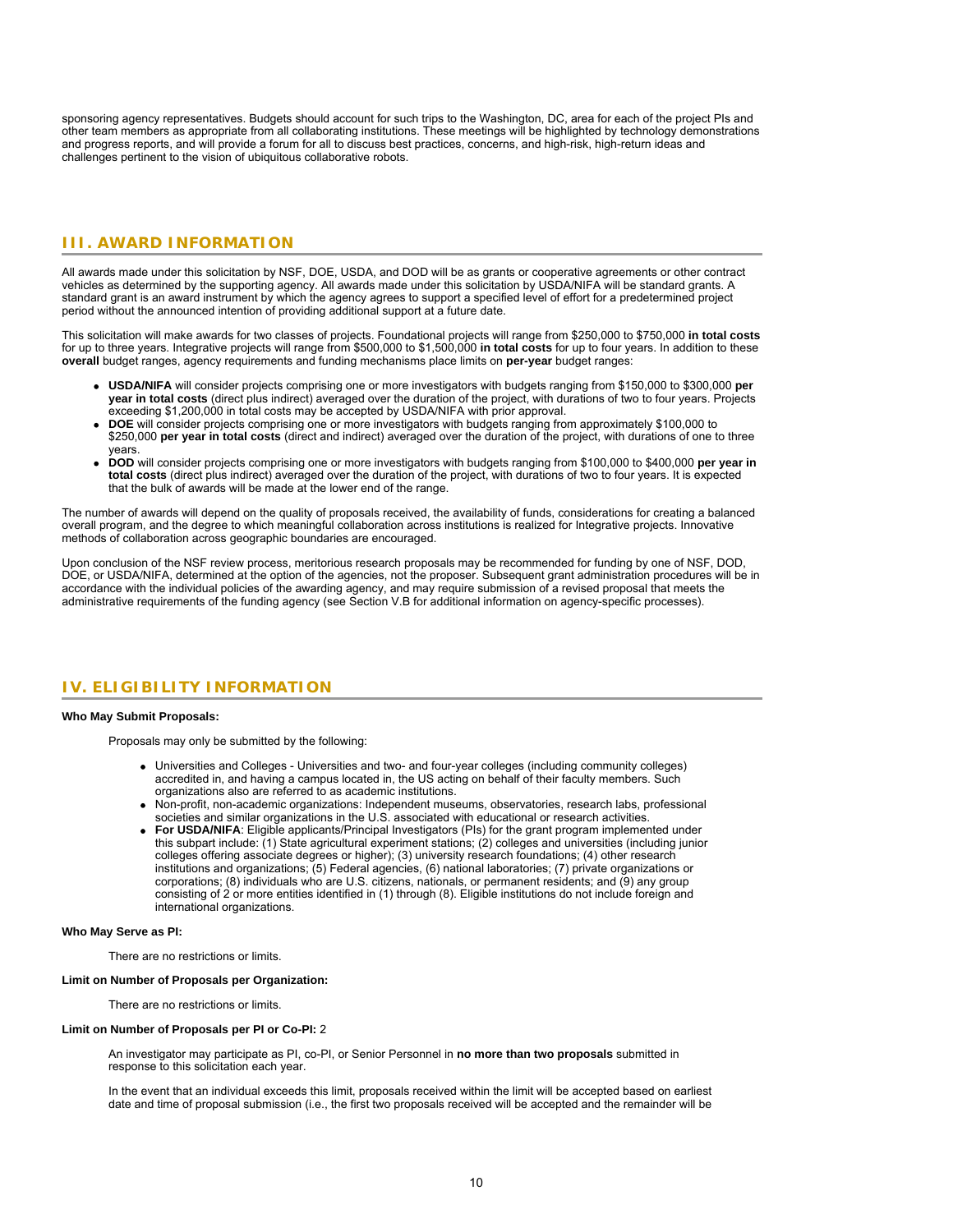returned without review). **No exceptions will be made.**

The above limit applies only to proposals to the NRI-2.0 solicitation, not to the totality of proposals submitted to NSF.

Proposals submitted in response to this solicitation may not duplicate or be substantially similar to other proposals concurrently under consideration by other NSF, USDA, DOE, or DOD programs. Duplicate or substantially similar proposals will be returned without review, including those substantially similar to previously declined proposals without revisions to address concerns raised by reviewers.

### <span id="page-10-0"></span>**Additional Eligibility Info:**

For U.S. universities and two- and four-year colleges with overseas campuses, this solicitation restricts eligibility to research activities using the facilities, equipment, and other resources of the campus(es) located in the U.S. only. Note: this restriction is directed at institutional eligibility only; it is not intended to restrict international collaborations or research activities by subsequent awardees.

# **V. PROPOSAL PREPARATION AND SUBMISSION INSTRUCTIONS**

# **A. Proposal Preparation Instructions**

**Full Proposal Preparation Instructions:** Proposers may opt to submit proposals in response to this Program Solicitation via Grants.gov or via the NSF FastLane system.

- Full proposals submitted via FastLane: Proposals submitted in response to this program solicitation should be prepared and submitted in accordance with the general guidelines contained in the *NSF Proposal & Award Policies & Procedures Guide* (PAPPG). The complete text of the PAPPG is available electronically on the NSF website at: [https://www.nsf.gov/publications/pub\\_summ.jsp?ods\\_key=pappg.](https://www.nsf.gov/publications/pub_summ.jsp?ods_key=pappg) Paper copies of the PAPPG may be obtained from the NSF Publications Clearinghouse, telephone (703) 292-7827 or by e-mail from [nsfpubs@nsf.gov](mailto:nsfpubs@nsf.gov). Proposers are reminded to identify this program solicitation number in the program solicitation block on the NSF Cover Sheet For Proposal to the National Science Foundation. Compliance with this requirement is critical to determining the relevant proposal processing guidelines. Failure to submit this information may delay processing.
- Full proposals submitted via Grants.gov: Proposals submitted in response to this program solicitation via Grants.gov should be prepared and submitted in accordance with the NSF Grants.gov Application Guide: A Guide for the Preparation and Submission of NSF Applications via Grants.gov. The complete text of the NSF Grants.gov Application Guide is available on the Grants.gov website and on the NSF website at: [\(https://www.nsf.gov/publications/pub\\_summ.jsp?](https://www.nsf.gov/publications/pub_summ.jsp?ods_key=grantsgovguide) [ods\\_key=grantsgovguide](https://www.nsf.gov/publications/pub_summ.jsp?ods_key=grantsgovguide)). To obtain copies of the Application Guide and Application Forms Package, click on the Apply tab on the Grants.gov site, then click on the Apply Step 1: Download a Grant Application Package and Application Instructions link and enter the funding opportunity number, (the program solicitation number without the NSF prefix) and press the Download Package button. Paper copies of the Grants.gov Application Guide also may be obtained from the NSF Publications Clearinghouse, telephone (703) 292-7827 or by e-mail from [nsfpubs@nsf.gov](mailto:nsfpubs@nsf.gov).

In determining which method to utilize in the electronic preparation and submission of the proposal, please note the following:

Collaborative Proposals. All collaborative proposals submitted as separate submissions from multiple organizations must be submitted via the NSF FastLane system. PAPPG Chapter II.D.3 provides additional information on collaborative proposals.

See PAPPG Chapter II.C.2 for guidance on the required sections of a full research proposal submitted to NSF. Please note that the proposal preparation instructions provided in this program solicitation may deviate from the PAPPG instructions.

### **The following information supplements the NSF PAPPG or NSF Grants.gov Application Guide.**

**Proposal Titles:** Proposal titles must indicate the NRI program followed by a colon, then the project class ("FND" or "INT") followed by a colon, then the title of the project. For example, an Integrative proposal would be **NRI: INT: Title**. For collaborative proposals, all participating institutions should use the same title, which should also include the keyword "COLLAB" followed by a colon; for example, **NRI: FND: COLLAB: Title**.

Proposals from institutions that have RUI (Research in Undergraduate Institutions) eligibility should have a proposal title that begins with "NRI: RUI:" followed by either "FND:" or "INT:", then "COLLAB:" (if applicable), followed by the title; for example, **NRI: RUI: FND: COLLAB: Title**.

Project Summary (one page limit): Provides an overview description of the project, including its research and education goals, and the community (or communities) that will be impacted by its results. In separate statements, provide a succinct overview of the project in the "overview" text box, a summary of the intellectual merit in the "intellectual merit" box, and a summary of the broader impacts of the proposed project in the "broader impacts" box. At the top of the "overview" text box, enter the title of the project, the name of the PI, and the lead institution. Those proposals that are targeting a specific agency sponsorship should indicate so in the last line of the "broader impacts" box, e.g., "Requested funding agency:" followed by that agency's abbreviated name ("NSF," "DOD," "DOE," or "USDA") but only if they have previously communicated with a program officer from that agency and received permission or instruction to do so. Those not so designated will be considered for funding by all of the joint sponsoring agencies.

To aid in the reviewing process, in the last line of the "overview" box, add the term "Keywords:" followed immediately by one or more of the major research topics: **Scalability**, **Customizability**, **Lowering Barriers**, or **Societal Impact**. The list of keywords may continue, if applicable, with one or more of the following technology terms, in order of relevance: **Control, Design, Dynamics, Human-Robot**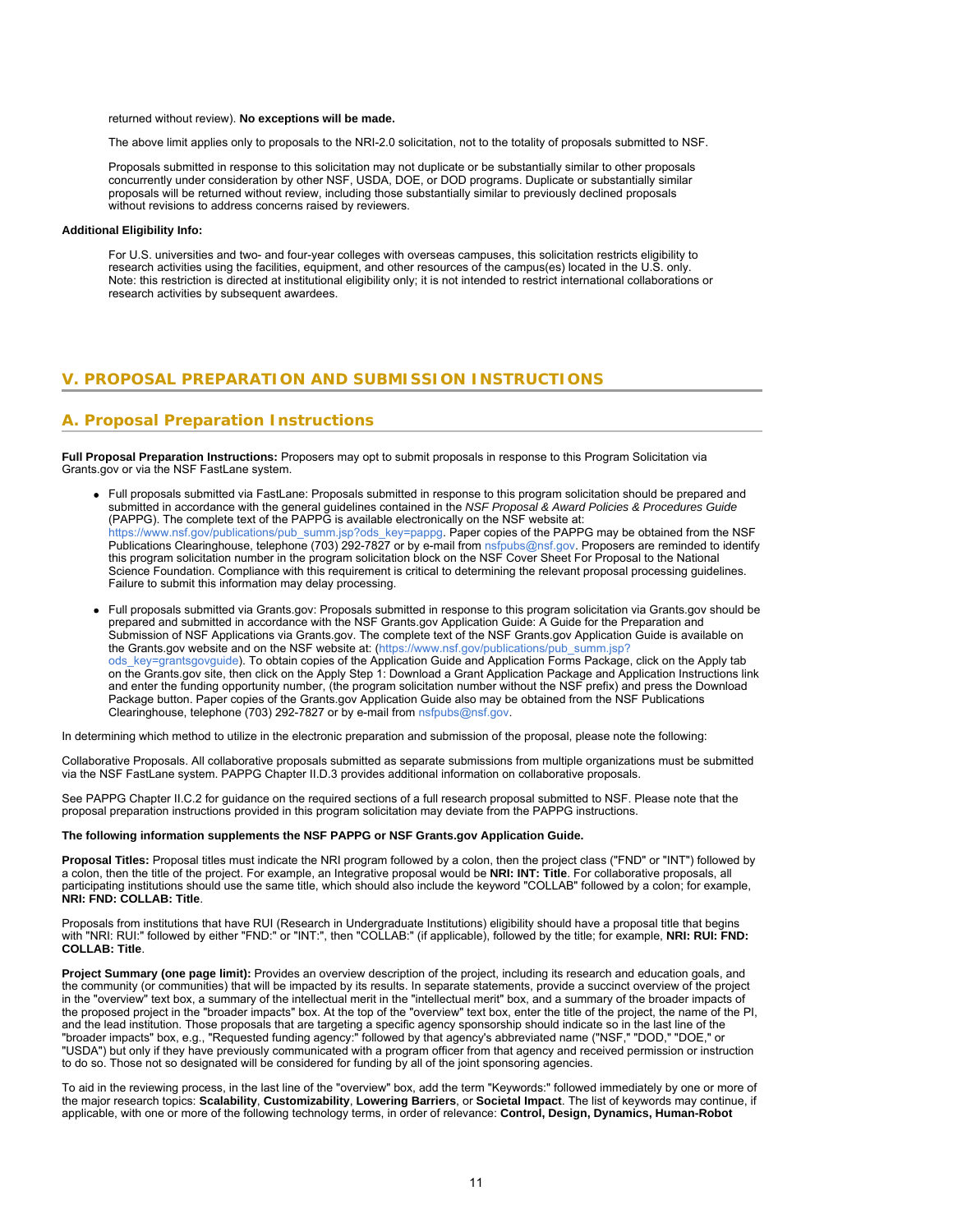**Interaction, Learning, Locomotion, Manipulation, Mechanisms, Modeling/Representation, Multi-Robot, Natural Language, Perception, Planning, Reasoning, Robustness, Safety, Social Intelligence, Soft Robotics**, and **Trust**. These may be followed, if applicable, by at most one of the following application areas: **Agriculture, Assistive, Construction, Defense, Disaster Recovery, Education, Environmental Monitoring, Field Robotics, Infrastructure, Manufacturing, Medical, Nuclear, Rehabilitation, Shareable Resources, Testbeds, Worker Safety**, and **Workforce Development**.

**Project Description: 15-page limit** for all proposals. **Project descriptions that do not explicitly address the intellectual merit and broader impacts of the proposed project in separate statements will be returned without review**. The proposal **must** meet all formatting requirements, including font, font size, margin width, and lines per inch, as specified in the PAPPG Chapter II.B.2.

For Integrative (INT) proposals, the Project Description **must** contain a separate section labeled "Evaluation." This section must include a discussion of how the project will be evaluated on a physical robot, including a statement of the formal hypotheses, proposed experiments, evaluation metrics, and statistical analyses to be used. **Proposals without this clearly-identifiable section will be returned without review.**

**Supplementary Documents:** Supplementary documents are limited to the specific types of documentation listed in the PAPPG, with the following exceptions:

- 1. *Collaboration Plan.* **A Collaboration Plan is required for projects with more than one investigator, even if the investigators are from the same institution. The Collaboration Plan must be submitted as a Supplementary Document and cannot exceed two pages. Proposals that require a Collaboration Plan, but do not submit one, will be returned without review**. The Collaboration Plan must be labeled "Collaboration Plan" and must provide a thoughtful, strong justification for the team of researchers. The Collaboration Plan must include: 1) the specific roles of the collaborating PIs, Co-PIs, other Senior Personnel and paid consultants at all organizations involved; 2) how the project will be managed among participants, especially across institutions and disciplines, with a description of how the researchers will work together collaboratively and effectively; 3) identification of the specific coordination mechanisms that will enable cross-institution and/or cross-discipline scientific integration (e.g., workshops, graduate student exchange, project meetings at conferences, use of videoconferencing and other communication tools, software repositories, etc.); 4) specific references to the budget line items that support these coordination mechanisms; and 5) for Integrative projects, a timeline for the integrative activities.
- 2. *Documentation of collaborative arrangements of significance to the proposal through letters of collaboration.* Any substantial collaboration with individuals not included in the budget or not employed by the submitting institution(s) should be described and documented with a letter from each collaborator, which should be provided in the supplementary documentation section. **Such letters should simply confirm the commitment to collaborate, as illustrated in the recommended format provided in the PAPPG**. They must explicitly state the nature of the collaboration, appear on the organization's letterhead, and be signed by the appropriate organizational representative. These letters must not otherwise deviate from the restrictions and requirements set forth in PAPPG Chapter II.C.2.j. General letters of support are not allowed by the PAPPG, and must not be included.
- 3. *Human Subjects Protection.* Proposals involving human subjects should include a supplementary document of no more than two pages in length summarizing potential risks to human subjects; plans for recruitment and informed consent; inclusion of women, minorities, and children; and planned procedures to protect against or minimize potential risks. For research that involves human subjects and meets the criteria for one or more of the six categories of research that are exempt under 45 CFR Part 46, reviewers will evaluate: 1) the justification for the exemption; 2) human subjects involvement and characteristics; and 3) sources of materials.
- 4. *Vertebrate Animals.* Proposals involving vertebrate animals should include a supplementary document of no more than two pages in length. Reviewers will evaluate the involvement of live vertebrate animals as part of the scientific assessment according to the following five points: 1) proposed use of the animals, and species, strains, ages, sex, and numbers to be used; 2) justifications for the use of animals and for the appropriateness of the species and numbers proposed; 3) adequacy of veterinary care; 4) procedures for limiting discomfort, distress, pain and injury to that which is unavoidable in the conduct of scientifically sound research including the use of analgesic, anesthetic, and tranquilizing drugs and/or comfortable restraining devices; and 5) methods of euthanasia and reason for selection if not consistent with the AVMA Guidelines on Euthanasia.
- 5. *Data Management Plan.* All proposals **must** include a supplementary document of no more than two pages in length labeled "Data Management Plan". This document should describe how the proposal will conform to NSF policy on the dissemination and sharing of research results. See Chapter II.C.2.j of the PAPPG for full policy implementation. For additional information on the Dissemination and Sharing of Research Results, see: [https://www.nsf.gov/bfa/dias/policy/dmp.jsp.](https://www.nsf.gov/bfa/dias/policy/dmp.jsp) For specific guidance for Data Management Plans submitted to the Directorate for Computer and Information Science and Engineering (CISE), see: [https://www.nsf.gov/cise/cise\\_dmp.jsp](https://www.nsf.gov/cise/cise_dmp.jsp). **Proposals that do not submit a Data Management Plan will be returned without review.**

**For USDA/NIFA:** Clearly articulate in the Data Management Plan (DMP) how the PI and co-PIs plan to manage and disseminate the data generated by the project. See

[https://nifa.usda.gov/sites/default/files/resource/Data\\_Managagement\\_Plan\\_NIFA\\_research\\_Apr\\_2015.PDF](https://nifa.usda.gov/sites/default/files/resource/Data_Managagement_Plan_NIFA_research_Apr_2015.PDF) for NIFA DMP specifications. The DMP will be considered during the merit review process (see Section VI).

- 6. *List of Project Personnel and Partner Institutions.* Provide current, accurate information for all personnel and institutions involved in the project (note: for collaborative proposals, the lead institution should provide this information for all participants). NSF staff will use this information in the merit review process to manage conflicts of interest. The list should include all PIs, Co-PIs, Senior Personnel, paid/unpaid Consultants or Collaborators, Subawardees, Postdocs, and project-level advisory committee members. This list should be numbered and include (in this order) Full name, Organization(s), and Role in the project, with each item separated by a semi-colon. Each person listed should start a new numbered line. For example:
	- 1. Mary Smith; XYZ University; PI
	- 2. John Jones; University of PQR; Senior Personnel
	- 3. Jane Brown; XYZ University; Postdoc
	- 4. ABC Community College; Paid Consultant
	- 5. Susan White; DEF Corporation; Unpaid Collaborator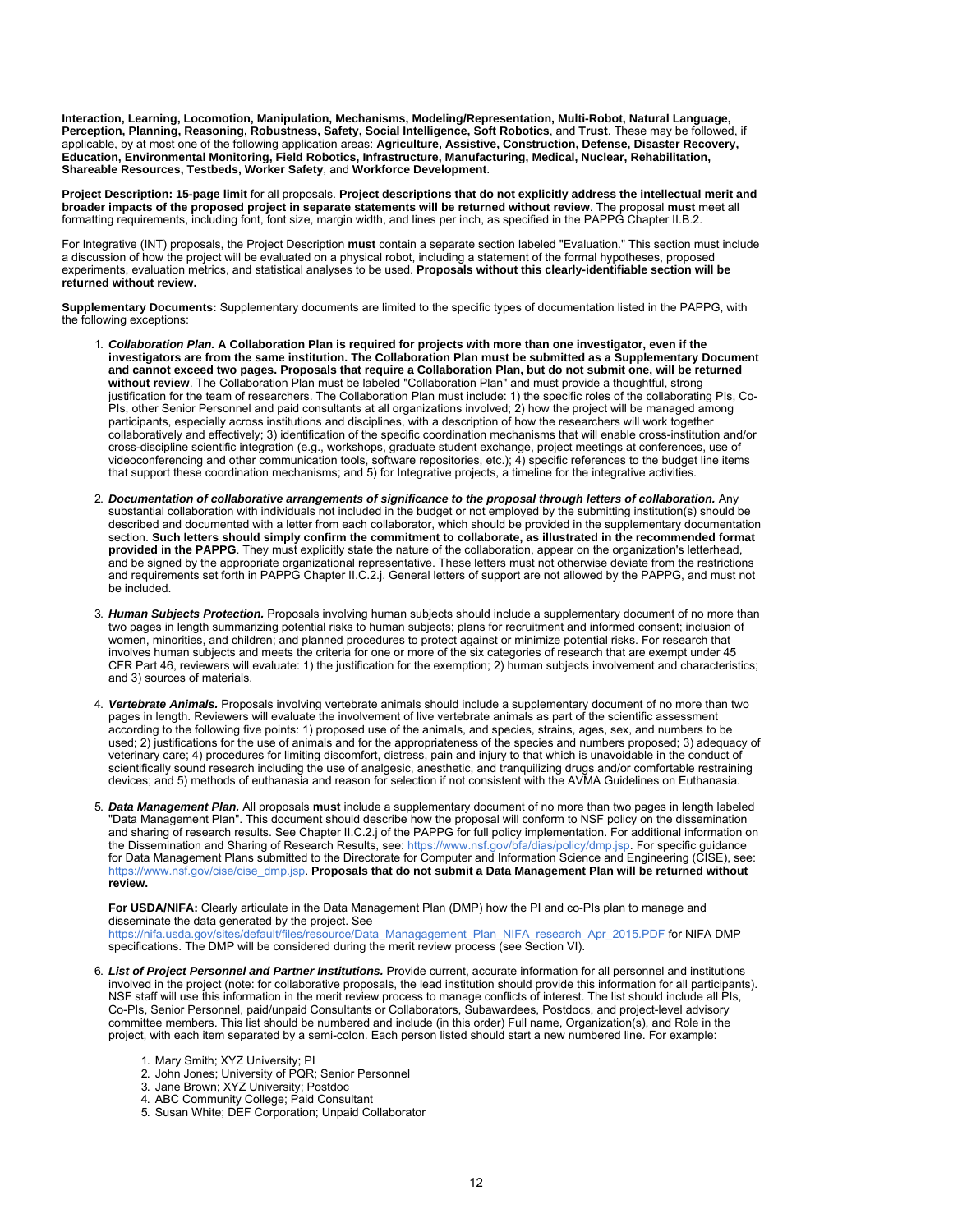### 6. Tim Green; ZZZ University; Subawardee

7. *Postdoctoral Researcher Mentoring Plan (if applicable*). See PAPPG Chapter II.C.2.j for further information about the implementation of this requirement. **Proposals that require a Postdoctoral Researcher Mentoring Plan, but do not submit one, will be returned without review**.

#### **Single Copy Documents:**

*Collaborators and Other Affiliations Information:*

Proposers should follow the guidance specified in [Chapter II.C.1.e](https://www.nsf.gov/pubs/policydocs/pappg18_1/pappg_2.jsp#IIC1e) of the NSF PAPPG. Grants.gov Users: The COA information must be provided through use of the COA template and uploaded as a PDF attachment.

<span id="page-12-0"></span>Note the distinction to item 6, above, for Supplementary Documents: the listing of all project participants is collected by the project lead and entered as a Supplementary Document, which is then automatically included with all proposals in a project. The Collaborators and Other Affiliations are entered for each participant within each proposal and, as Single Copy Documents, are available only to NSF staff.

# **B. Budgetary Information**

#### **Cost Sharing:**

Inclusion of voluntary committed cost sharing is prohibited.

#### **Indirect Cost (F&A) Limitations:**

For NSF, PAPPG guidelines apply.

For DOE and DOD, contact the cognizant program officer. See Section VIII for contact information.

For awards made by USDA/NIFA: Section 715 of the Consolidated and Further Continuing Appropriations Act, 2015 (Pub. L. 113-235) limits indirect costs to 30 percent of the total Federal funds provided (or 42.857 percent of total direct costs) under each award. Similar language may be included in the FY 2018 appropriation; therefore, when preparing budgets, you should limit your request for the recovery of indirect costs to the lesser of your institution's official negotiated indirect cost rate or the equivalent of 30 percent of total Federal funds awarded. See Part V section 7.9 of the NIFA Grants.gov Application Guide for further indirect cost information. See <https://nifa.usda.gov/resource/indirect-cost-chart>for options.

### **Budget Preparation Instructions:**

Budgets should include travel funds to attend annual NRI Principal Investigator (PI) meetings.

<span id="page-12-1"></span>For DOE/EM proposals, budgets should include travel estimates for at least two site visits to DOE/EM field offices and/or DOE national laboratories each year.

# **C. Due Dates**

**Full Proposal Deadline(s)** (due by 5 p.m. submitter's local time):

February 20, 2018

February 05, 2019

First Tuesday in February, Annually Thereafter

### <span id="page-12-2"></span>**D. FastLane/Grants.gov Requirements**

### **For Proposals Submitted Via FastLane:**

To prepare and submit a proposal via FastLane, see detailed technical instructions available at: <https://www.fastlane.nsf.gov/a1/newstan.htm>. For FastLane user support, call the FastLane Help Desk at 1-800-673- 6188 or e-mail [fastlane@nsf.gov](mailto:fastlane@nsf.gov). The FastLane Help Desk answers general technical questions related to the use of the FastLane system. Specific questions related to this program solicitation should be referred to the NSF program staff contact(s) listed in Section VIII of this funding opportunity.

### **For Proposals Submitted Via Grants.gov:**

Before using Grants.gov for the first time, each organization must register to create an institutional profile. Once registered, the applicant's organization can then apply for any federal grant on the Grants.gov website. Comprehensive information about using Grants.gov is available on the Grants.gov Applicant Resources webpage: [http://www.grants.gov/web/grants/applicants.html.](http://www.grants.gov/web/grants/applicants.html) In addition, the NSF Grants.gov Application Guide (see link in Section V.A) provides instructions regarding the technical preparation of proposals via Grants.gov. For Grants.gov user support, contact the Grants.gov Contact Center at 1-800-518-4726 or by email: [support@grants.gov.](mailto:support@grants.gov) The Grants.gov Contact Center answers general technical questions related to the use of Grants.gov. Specific questions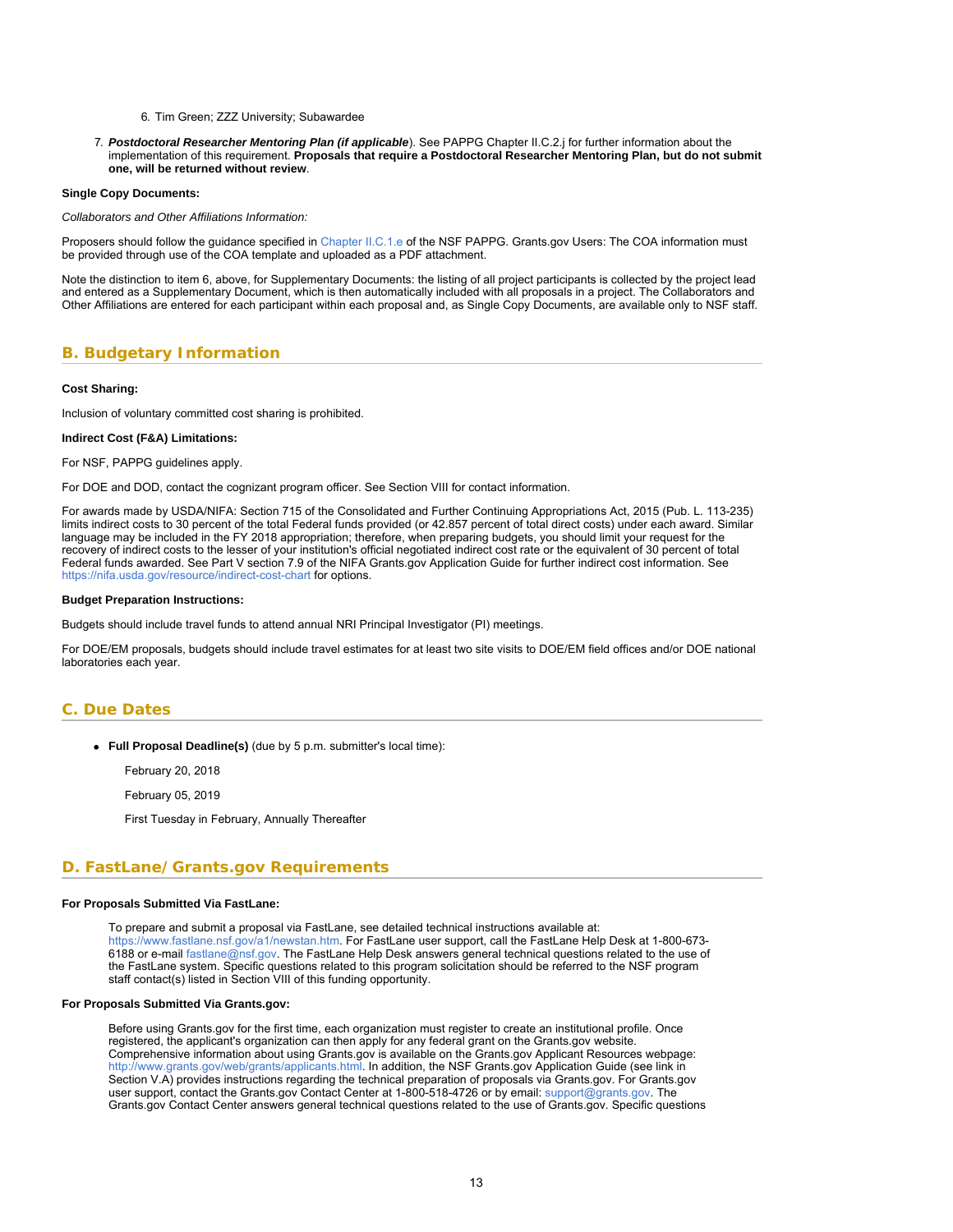related to this program solicitation should be referred to the NSF program staff contact(s) listed in Section VIII of this solicitation.

*Submitting the Proposal:* Once all documents have been completed, the Authorized Organizational Representative (AOR) must submit the application to Grants.gov and verify the desired funding opportunity and agency to which the application is submitted. The AOR must then sign and submit the application to Grants.gov. The completed application will be transferred to the NSF FastLane system for further processing.

<span id="page-13-0"></span>Proposers that submitted via FastLane are strongly encouraged to use FastLane to verify the status of their submission to NSF. For proposers that submitted via Grants.gov, until an application has been received and validated by NSF, the Authorized Organizational Representative may check the status of an application on Grants.gov. After proposers have received an e-mail notification from NSF, Research.gov should be used to check the status of an application.

# **VI. NSF PROPOSAL PROCESSING AND REVIEW PROCEDURES**

Proposals received by NSF are assigned to the appropriate NSF program for acknowledgement and, if they meet NSF requirements, for review. All proposals are carefully reviewed by a scientist, engineer, or educator serving as an NSF Program Officer, and usually by three to ten other persons outside NSF either as *ad hoc* reviewers, panelists, or both, who are experts in the particular fields represented by the proposal. These reviewers are selected by Program Officers charged with oversight of the review process. Proposers are invited to suggest names of persons they believe are especially well qualified to review the proposal and/or persons they would prefer not review the proposal. These suggestions may serve as one source in the reviewer selection process at the Program Officer's discretion. Submission of such names, however, is optional. Care is taken to ensure that reviewers have no conflicts of interest with the proposal. In addition, Program Officers may obtain comments from site visits before recommending final action on proposals. Senior NSF staff further review recommendations for awards. A flowchart that depicts the entire NSF proposal and award process (and associated timeline) is included in the PAPPG as Exhibit III-1.

A comprehensive description of the Foundation's merit review process is available on the NSF website at: [https://www.nsf.gov/bfa/dias/policy/merit\\_review/](https://www.nsf.gov/bfa/dias/policy/merit_review/).

Proposers should also be aware of core strategies that are essential to the fulfillment of NSF's mission, as articulated in *[Empowering](https://www.nsf.gov/news/strategicplan/nsfstrategicplan_2011_2016.pdf) [the Nation Through Discovery and Innovation: NSF Strategic Plan for Fiscal Years \(FY\) 2011-2016](https://www.nsf.gov/news/strategicplan/nsfstrategicplan_2011_2016.pdf)*. These strategies are integrated in the program planning and implementation process, of which proposal review is one part. NSF's mission is particularly well-implemented through the integration of research and education and broadening participation in NSF programs, projects, and activities.

One of the core strategies in support of NSF's mission is to foster integration of research and education through the programs, projects and activities it supports at academic and research institutions. These institutions provide abundant opportunities where individuals may concurrently assume responsibilities as researchers, educators, and students, and where all can engage in joint efforts that infuse education with the excitement of discovery and enrich research through the variety of learning perspectives.

Another core strategy in support of NSF's mission is broadening opportunities and expanding participation of groups, institutions, and geographic regions that are underrepresented in STEM disciplines, which is essential to the health and vitality of science and engineering. NSF is committed to this principle of diversity and deems it central to the programs, projects, and activities it considers and supports.

# <span id="page-13-1"></span>**A. Merit Review Principles and Criteria**

The National Science Foundation strives to invest in a robust and diverse portfolio of projects that creates new knowledge and enables breakthroughs in understanding across all areas of science and engineering research and education. To identify which projects to support, NSF relies on a merit review process that incorporates consideration of both the technical aspects of a proposed project and its potential to contribute more broadly to advancing NSF's mission "to promote the progress of science; to advance the national health, prosperity, and welfare; to secure the national defense; and for other purposes." NSF makes every effort to conduct a fair, competitive, transparent merit review process for the selection of projects.

### 1. Merit Review Principles

These principles are to be given due diligence by PIs and organizations when preparing proposals and managing projects, by reviewers when reading and evaluating proposals, and by NSF program staff when determining whether or not to recommend proposals for funding and while overseeing awards. Given that NSF is the primary federal agency charged with nurturing and supporting excellence in basic research and education, the following three principles apply:

- All NSF projects should be of the highest quality and have the potential to advance, if not transform, the frontiers of knowledge.
- NSF projects, in the aggregate, should contribute more broadly to achieving societal goals. These "Broader Impacts" may be accomplished through the research itself, through activities that are directly related to specific research projects, or through activities that are supported by, but are complementary to, the project. The project activities may be based on previously established and/or innovative methods and approaches, but in either case must be well justified.
- Meaningful assessment and evaluation of NSF funded projects should be based on appropriate metrics, keeping in mind the likely correlation between the effect of broader impacts and the resources provided to implement projects. If the size of the activity is limited, evaluation of that activity in isolation is not likely to be meaningful. Thus, assessing the effectiveness of these activities may best be done at a higher, more aggregated, level than the individual project.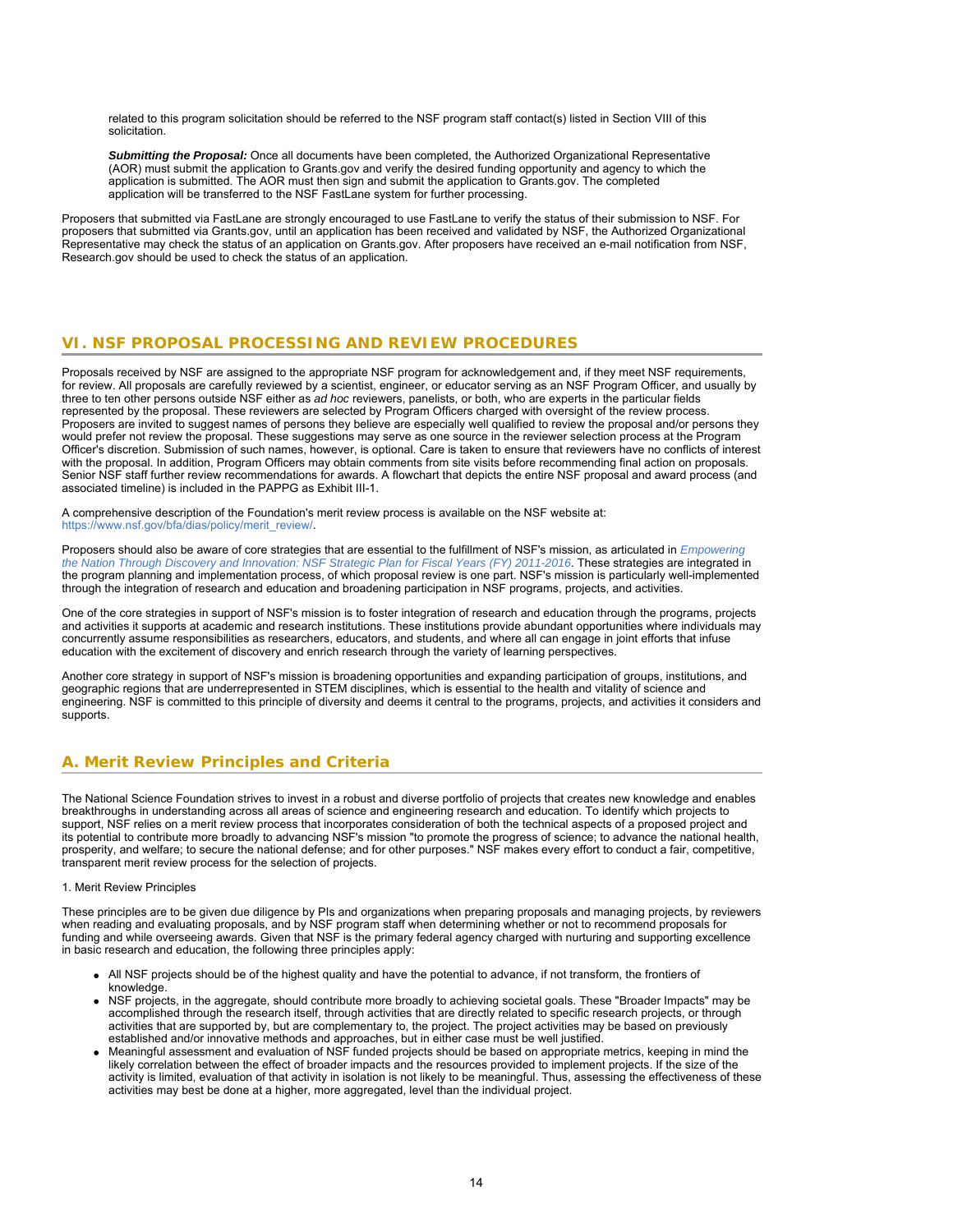With respect to the third principle, even if assessment of Broader Impacts outcomes for particular projects is done at an aggregated level, PIs are expected to be accountable for carrying out the activities described in the funded project. Thus, individual projects should include clearly stated goals, specific descriptions of the activities that the PI intends to do, and a plan in place to document the outputs of those activities.

These three merit review principles provide the basis for the merit review criteria, as well as a context within which the users of the criteria can better understand their intent.

### 2. Merit Review Criteria

All NSF proposals are evaluated through use of the two National Science Board approved merit review criteria. In some instances, however, NSF will employ additional criteria as required to highlight the specific objectives of certain programs and activities.

The two merit review criteria are listed below. **Both** criteria are to be given **full consideration** during the review and decision-making processes; each criterion is necessary but neither, by itself, is sufficient. Therefore, proposers must fully address both criteria. (PAPPG Chapter II.C.2.d(i). contains additional information for use by proposers in development of the Project Description section of the proposal). Reviewers are strongly encouraged to review the criteria, including PAPPG Chapter II.C.2.d(i), prior to the review of a proposal.

When evaluating NSF proposals, reviewers will be asked to consider what the proposers want to do, why they want to do it, how they plan to do it, how they will know if they succeed, and what benefits could accrue if the project is successful. These issues apply both to the technical aspects of the proposal and the way in which the project may make broader contributions. To that end, reviewers will be asked to evaluate all proposals against two criteria:

- **Intellectual Merit:** The Intellectual Merit criterion encompasses the potential to advance knowledge; and
- **Broader Impacts:** The Broader Impacts criterion encompasses the potential to benefit society and contribute to the achievement of specific, desired societal outcomes.

The following elements should be considered in the review for both criteria:

- 1. What is the potential for the proposed activity to
	- 1. Advance knowledge and understanding within its own field or across different fields (Intellectual Merit); and 2. Benefit society or advance desired societal outcomes (Broader Impacts)?
- 2. To what extent do the proposed activities suggest and explore creative, original, or potentially transformative concepts?
- 3. Is the plan for carrying out the proposed activities well-reasoned, well-organized, and based on a sound rationale? Does the plan incorporate a mechanism to assess success?
- 4. How well qualified is the individual, team, or organization to conduct the proposed activities?
- 5. Are there adequate resources available to the PI (either at the home organization or through collaborations) to carry out the proposed activities?

Broader impacts may be accomplished through the research itself, through the activities that are directly related to specific research projects, or through activities that are supported by, but are complementary to, the project. NSF values the advancement of scientific knowledge and activities that contribute to achievement of societally relevant outcomes. Such outcomes include, but are not limited to: full participation of women, persons with disabilities, and underrepresented minorities in science, technology, engineering, and mathematics (STEM); improved STEM education and educator development at any level; increased public scientific literacy and public engagement with science and technology; improved well-being of individuals in society; development of a diverse, globally competitive STEM workforce; increased partnerships between academia, industry, and others; improved national security; increased economic competitiveness of the United States; and enhanced infrastructure for research and education.

Proposers are reminded that reviewers will also be asked to review the Data Management Plan and the Postdoctoral Researcher Mentoring Plan, as appropriate.

### **Additional Solicitation Specific Review Criteria**

**Programmatic Relevance.** All NRI-2.0 proposals must be responsive to the vision of the program. Specifically, proposals must explicitly address the goal of achieving ubiquitous collaborative robots in terms of scalability, customizability, lowering barriers to entry, and/or societal impact.

*Integration and Evaluation (for Integrative projects only).* Integrative projects focus on research involving complete robotic systems, and are typically collaborative and multi-disciplinary. Thus, Integrative projects will also be reviewed on the basis of (1) the innovation in the integration of the system; and (2) the evaluation plan for the robotic system in its intended (preferably real-world) setting. An important criterion for review of the evaluation plan will be its adherence to the scientific methodology, including statement of formal hypotheses, controlled experiments, evaluation metrics, and statistical analyses of results.

*Subsequent to the uniform review process, a process of selection by the supporting agencies will be conducted. When considering their funding choices appropriate to the interests and goals described in the solicitation, each agency may apply and prioritize the additional review criteria below to highlight the specific objectives of their programs and activities.*

### **Additional DOD Review Criteria**

There are no additional review criteria for DOD.

### **Additional USDA/NIFA Review Criteria**

*Programmatic Relevance.* The extent to which the proposed research meets USDA/NIFA goals and advances the sciences related to agriculture and food systems will be evaluated.

Adequacy of Facilities. Reviewers will assess the adequacy of the necessary research infrastructure capacity for the performing organization to conduct the proposed work.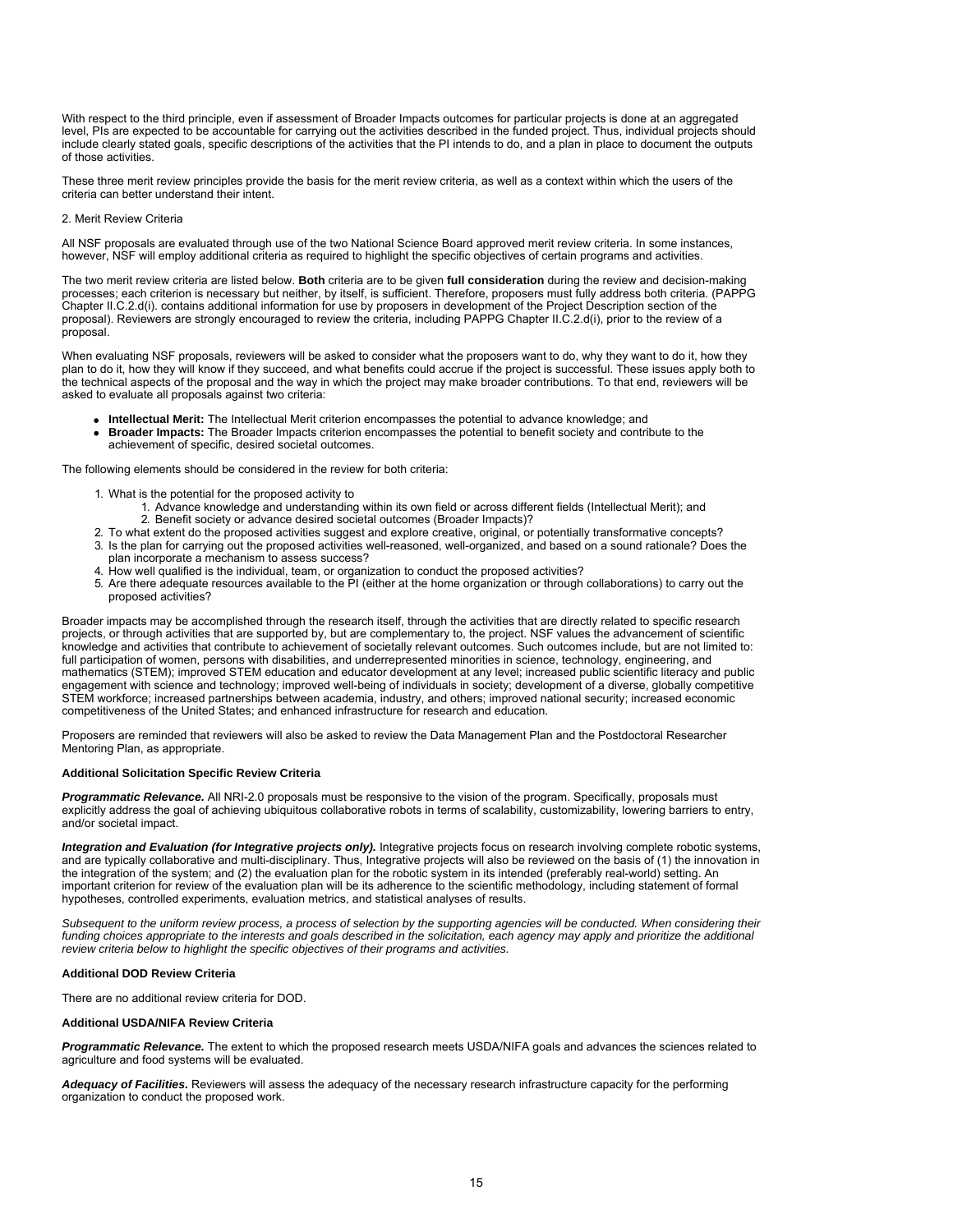### **Additional DOE Review Criteria**

*Programmatic Relevance.* Reviewers will assess relevancy to the DOE nuclear cleanup mission. DOE/EM is engaged in protecting the environment and the health and safety of local constituents by cleaning up the environmental legacy of the Cold War. To achieve this in the safest, fastest and most economical manner, DOE/EM has established a goal to accelerate cleanup of the nuclear weapons manufacturing and testing sites. This acceleration will necessitate the identification, evaluation, development, demonstration and implementation of innovative, transformational technologies and approaches that can improve on the current baseline of activities. It will also require human capital development programs to assure a sufficient supply of trained environmental professionals over the entire period of performance of DOE/EM activities.

*Radioactive and/or Hazardous Waste.* When radioactive testbeds are utilized, reviewers will assess whether materials or procedures will potentially generate orphan waste (i.e., no known disposition path) or other radioactive and/or hazardous waste streams, and if needed, determine whether treatment, storage and/or disposal is beyond current DOE facility capabilities.

*Occupational Exposure to Ionizing Radiation.* When radioactive testbeds are utilized, reviewers will assess whether the work will require monitoring for occupational exposure to ionizing radiation.

### <span id="page-15-0"></span>**B. Review and Selection Process**

Proposals submitted in response to this program solicitation will be reviewed by Ad hoc Review and/or Panel Review.

Proposals submitted in response to this program solicitation will be reviewed by the process below.

A uniform review process will be conducted by NSF for all proposals received responding to this program solicitation. Multiple review panels of experts in the field and additional ad hoc reviewers as needed will be assembled. The number and topical clustering of panels will be determined according to the number and topical areas of the proposals received. Staff members from the other supporting agencies will be assigned to work cooperatively with NSF staff on each panel, as appropriate to the category of funding requested.

Reviewers will be asked to evaluate proposals using two National Science Board approved merit review criteria and, if applicable, additional program specific criteria. Reviewers will be asked to formulate a recommendation to either support or decline each proposal. A summary rating and accompanying narrative will be completed and submitted by each reviewer. In all cases, reviews are treated as confidential documents. The Program Officer(s) assigned to manage the proposal's review will consider the advice of reviewers and will formulate a recommendation.

Upon conclusion of the review process, meritorious proposals may be recommended for funding by one of the participating agencies, the choice to be determined at the option of the agencies, not the proposer. Those not so designated will be considered for funding by all of the joint sponsoring agencies. Subsequent grant administration procedures will be in accordance with the individual policies of the awarding agency.

**NSF Process:** Those proposals selected for funding by NSF will be handled in accordance with standard NSF procedures. This process begins with NSF drafting and releasing the joint agency solicitation, which includes program requirements.

After scientific, technical and programmatic review and consideration of appropriate factors, the NSF Program Officer recommends to the cognizant Division Director whether the proposal should be declined or recommended for award. NSF strives to be able to tell applicants whether their proposals have been declined or recommended for funding within six months. Large or particularly complex proposals or proposals from new awardees may require additional review and processing time. The time interval begins on the deadline or target date, or receipt date, whichever is later. The interval ends when the Division Director acts upon the Program Officer's recommendation.

In all cases, after programmatic approval has been obtained, the proposals recommended for funding will be forwarded to the Division of Grants and Agreements for review of business, financial, and policy implications and the processing and issuance of a grant or other agreement. Proposers are cautioned that only a Grants and Agreements Officer may make commitments, obligations or awards on behalf of NSF or authorize the expenditure of funds. No commitment on the part of NSF should be inferred from technical or budgetary discussions with a NSF Program Officer. A Principal Investigator or organization that makes financial or personnel commitments in the absence of a grant or cooperative agreement signed by the NSF Grants and Agreements Officer does so at their own risk.

Once an award or declination decision has been made, Principal Investigators are provided feedback about their proposals. In all cases, reviews are treated as confidential documents. Verbatim copies of reviews, excluding the names of the reviewers or any reviewer-identifying information, are sent to the Principal Investigator/Project Director by the Program Officer. In addition, the proposer will receive an explanation of the decision to award or decline funding.

**USDA/NIFA Process:** USDA/NIFA will make final funding decisions based on the results of the peer review process. Applications selected for funding by NIFA will be forwarded to the USDA/NIFA Awards Management Division for award processing in accordance with the USDA/NIFA procedures. NIFA reserves the right to negotiate with the PD/PI and/or with the submitting organization or institution regarding project revisions (e.g., reductions in the scope of work, funding level, period, or method of support) prior to recommending any AFRI project for funding.

**DOD Process:** DOD will make final funding decisions based on the results of the peer review process. Applications selected for funding by DOD will be forwarded to the DOD Awards Management Division for award processing in accordance with the DOD procedures.

**DOE Process:** DOE/EM will make final funding decisions based on the results of the peer review process. Applications selected for funding by DOE/EM will be forwarded to the EM Consolidated Business Center for award processing in accordance with the DOE/EM procedures.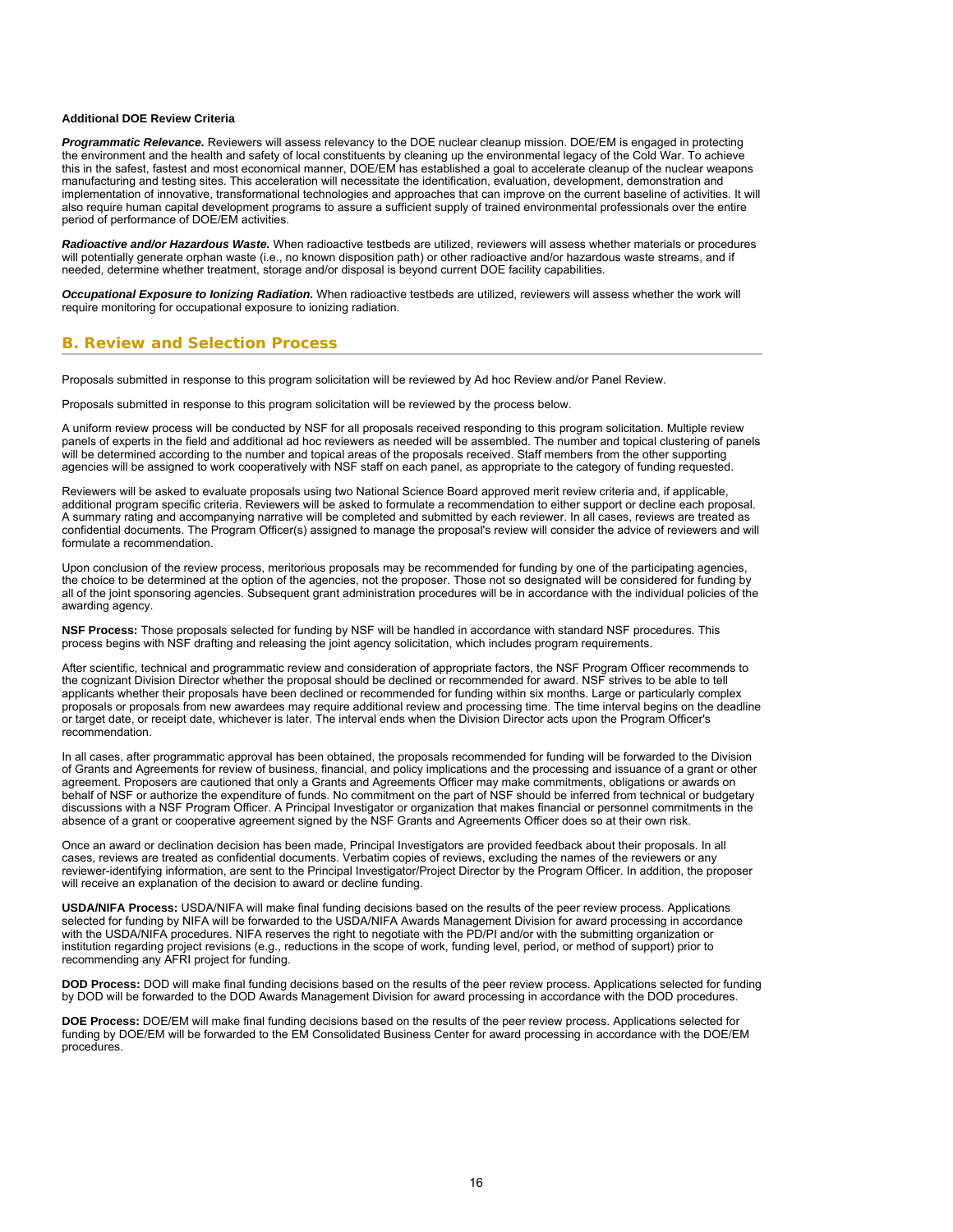# <span id="page-16-0"></span>**VII. AWARD ADMINISTRATION INFORMATION**

# <span id="page-16-1"></span>**A. Notification of the Award**

Notification of the award will be made through use of standard processes of the relevant funding agencies. Organizations whose proposals are declined will be advised as promptly as possible by the cognizant NSF Program administering the program. (See Section VI.B. for additional information on the review process.)

# <span id="page-16-2"></span>**B. Award Conditions**

### **NSF:**

An NSF award consists of: (1) the award notice, which includes any special provisions applicable to the award and any numbered amendments thereto; (2) the budget, which indicates the amounts, by categories of expense, on which NSF has based its support (or otherwise communicates any specific approvals or disapprovals of proposed expenditures); (3) the proposal referenced in the award notice; (4) the applicable award conditions, such as Grant General Conditions (GC-1); \* or Research Terms and Conditions \* and (5) any announcement or other NSF issuance that may be incorporated by reference in the award notice. Cooperative agreements also are administered in accordance with NSF Cooperative Agreement Financial and Administrative Terms and Conditions (CA-FATC) and the applicable Programmatic Terms and Conditions. NSF awards are electronically signed by an NSF Grants and Agreements Officer and transmitted electronically to the organization via e-mail.

\*These documents may be accessed electronically on NSF's Website at [https://www.nsf.gov/awards/managing/award\\_conditions.jsp?](https://www.nsf.gov/awards/managing/award_conditions.jsp?org=NSF) [org=NSF.](https://www.nsf.gov/awards/managing/award_conditions.jsp?org=NSF) Paper copies may be obtained from the NSF Publications Clearinghouse, telephone (703) 292-7827 or by e-mail from [nsfpubs@nsf.gov.](mailto:nsfpubs@nsf.gov)

More comprehensive information on NSF Award Conditions and other important information on the administration of NSF awards is contained in the NSF *Award & Administration Guide* (AAG) Chapter II, available electronically on the NSF Website at [https://www.nsf.gov/publications/pub\\_summ.jsp?ods\\_key=aag](https://www.nsf.gov/publications/pub_summ.jsp?ods_key=aag).

### **Special Award Conditions:**

Attribution of support in publications must acknowledge the joint program, as well as the funding organization and award number, by including the phrase, "as part of the Joint National Robotics Initiative program."

The final version of any accepted software and robotics operating systems sharing plans will become a condition of the award grant, contract or agreement. The effectiveness of software and robotics operating system sharing may be evaluated as part of the administrative review of each award.

### **DOD and DOE:**

Contact the cognizant organization program officer for additional information.

#### **USDA/NIFA Award Administration and Conditions:**

Within the limit of funds available for such purpose, the NIFA awarding official shall make grants to those responsible, eligible applicants whose applications are judged most meritorious under the procedures set forth in this solicitation. The date specified by the NIFA awarding official as the effective date of the grant shall be no later than September 30 of the federal fiscal year in which the project is approved for support and funds are appropriated for such purpose, unless otherwise permitted by law. The project need not be initiated on the grant effective date, but as soon thereafter as practical so that project goals may be attained within the funded project period. All funds granted by NIFA under this solicitation may be used only for the purpose for which they are granted in accordance with the approved application and budget, regulations, terms and conditions of the award, applicable federal cost principles, USDA assistance regulations, and NIFA General Awards Administration Provisions at 7 CFR part 3430, subparts A through E.

The award document will provide pertinent instructions and information including, at a minimum:

- Legal name and address of performing organization or institution to which the director has issued an award under the terms of this request for applications;
- Title of project;
- Name(s) and institution(s) of PDs chosen to direct and control approved activities;
- Identifying award number and the Federal Agency Identification Number assigned by NIFA;
- Project period, specifying the amount of time NIFA intends to support the project without requiring recompetition for funds;
- Total amount of financial assistance approved for the award;
- Legal authority(ies) under which the award is issued;
- Appropriate Catalog of Federal Domestic Assistance (CFDA) number;
- Applicable award terms and conditions (see <http://www.nifa.usda.gov/business/awards/awardterms.html> to view NIFA award terms and conditions);
- Approved budget plan for categorizing allocable project funds to accomplish the stated purpose of the award; and
- Other information or provisions deemed necessary by NIFA to carry out its respective awarding activities or to accomplish the purpose of a particular award.

### *Changes in Project Plans*

The permissible changes by the grantee, PD(s), or other key project personnel in the approved project grant shall be limited to changes in methodology, techniques, or other similar aspects of the project to expedite achievement of the project's approved goals. If the grantee or the PD(s) is uncertain as to whether a change complies with this provision, the question must be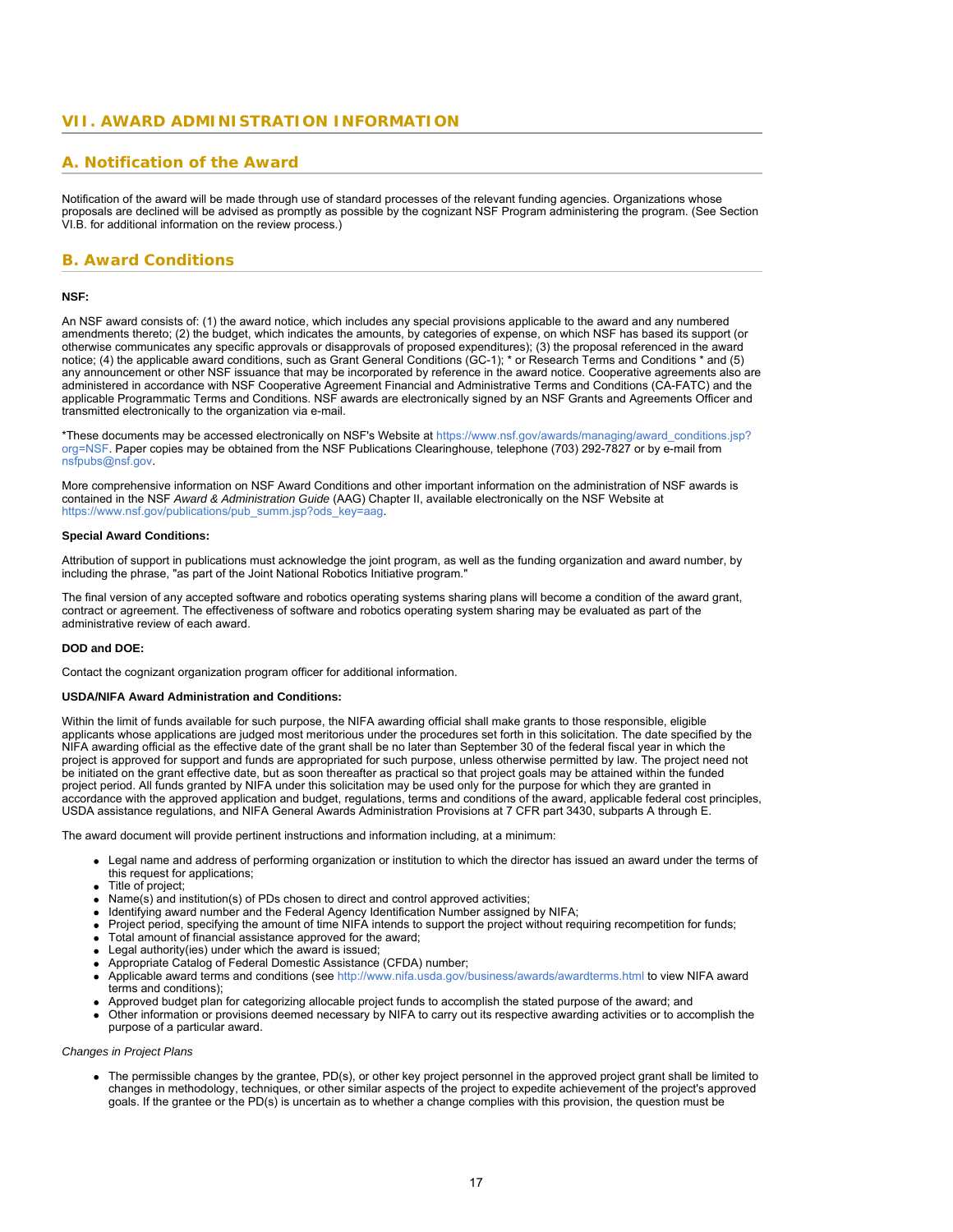referred to the Authorized Departmental Officer (ADO) for a final determination. The ADO is the signatory of the award document, not the program contact.

- Changes in approved goals or objectives shall be requested by the grantee and approved in writing by the ADO prior to effecting such changes. In no event shall requests for such changes be approved which are outside the scope of the original approved project.
- Changes in approved project leadership or the replacement or reassignment of other key project personnel shall be requested by the grantee and approved in writing by the ADO prior to effecting such changes.
- Transfers of actual performance of the substantive programmatic work in whole or in part and provisions for payment of funds, whether or not Federal funds are involved, shall be requested by the grantee and approved in writing by the ADO prior to effecting such transfers, unless prescribed otherwise in the terms and conditions of the grant.
- Changes in Project Period: The project period may be extended by NIFA without additional financial support, for such additional period(s) as the ADO determines may be necessary to complete or fulfill the purposes of an approved project, but in no case shall the total project period exceed five years. Any extension of time shall be conditioned upon prior request by the grantee and approval in writing by the ADO, unless prescribed otherwise in the terms and conditions of a grant.
- Changes in Approved Budget: Changes in an approved budget must be requested by the grantee and approved in writing by the ADO prior to instituting such changes if the revision will involve transfers or expenditures of amounts requiring prior approval as set forth in the applicable Federal cost principles, Departmental regulations, or grant award.

### <span id="page-17-0"></span>*Responsible and Ethical Conduct of Research*

• See<http://nifa.usda.gov/responsible-and-ethical-conduct-research> for further information.

# **C. Reporting Requirements**

### **NSF:**

For all multi-year grants (including both standard and continuing grants), the Principal Investigator must submit an annual project report to the cognizant Program Officer no later than 90 days prior to the end of the current budget period. (Some programs or awards require submission of more frequent project reports). No later than 120 days following expiration of a grant, the PI also is required to submit a final project report, and a project outcomes report for the general public.

Failure to provide the required annual or final project reports, or the project outcomes report, will delay NSF review and processing of any future funding increments as well as any pending proposals for all identified PIs and co-PIs on a given award. PIs should examine the formats of the required reports in advance to assure availability of required data.

PIs are required to use NSF's electronic project-reporting system, available through Research.gov, for preparation and submission of annual and final project reports. Such reports provide information on accomplishments, project participants (individual and organizational), publications, and other specific products and impacts of the project. Submission of the report via Research.gov constitutes certification by the PI that the contents of the report are accurate and complete. The project outcomes report also must be prepared and submitted using Research.gov. This report serves as a brief summary, prepared specifically for the public, of the nature and outcomes of the project. This report will be posted on the NSF website exactly as it is submitted by the PI.

More comprehensive information on NSF Reporting Requirements and other important information on the administration of NSF awards is contained in the NSF *Award & Administration Guide* (AAG) Chapter II, available electronically on the NSF Website at [https://www.nsf.gov/publications/pub\\_summ.jsp?ods\\_key=aag](https://www.nsf.gov/publications/pub_summ.jsp?ods_key=aag).

Additional data may be required for NSF sponsored Cooperative Agreements.

#### **DOD and DOE:**

Contact the cognizant organization program officer for additional information.

#### **USDA/NIFA:**

### **Expected Program Outputs and Reporting Requirements**

The output and reporting requirements are included in the award terms and conditions (see <http://www.nifa.usda.gov/business/awards/awardterms.html>for information about NIFA award terms). If there are any program or award-specific award terms, those, if any, will be identified in the award.

**Other USDA/NIFA Requirements**: Several federal statutes and regulations apply to grant applications considered for review and to project grants awarded under this program. These may include, but are not limited to, the ones listed on the NIFA web page: [https://nifa.usda.gov/regulations-and-guidelines.](https://nifa.usda.gov/regulations-and-guidelines)

<span id="page-17-1"></span>The NIFA Federal Assistance Policy Guide — a compendium of basic NIFA policies and procedures that apply to all NIFA awards, unless there are statutory, regulatory, or award-specific requirements to the contrary — is available a[t http://nifa.usda.gov/policy-guide](http://nifa.usda.gov/policy-guide).

### **VIII. AGENCY CONTACTS**

*Please note that the program contact information is current at the time of publishing. See program website for any updates to the points of contact.*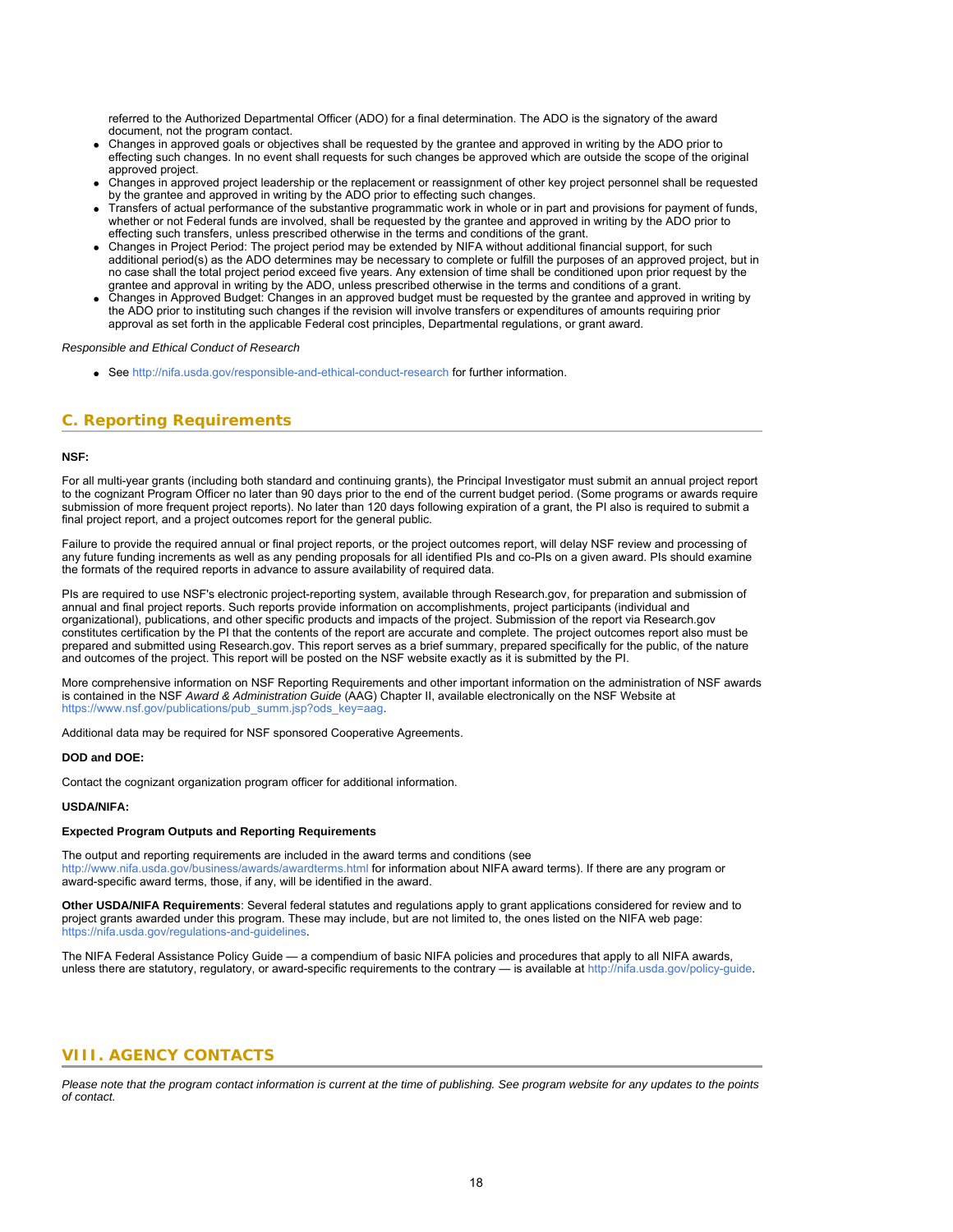General inquiries regarding this program should be made to:

- Reid Simmons, CISE/IIS, telephone: (703) 292-4767, email: [resimmon@nsf.gov](mailto:resimmon@nsf.gov)
- Radhakisan Baheti, ENG/ECCS, telephone: (703) 292-8339, email: [rbaheti@nsf.gov](mailto:rbaheti@nsf.gov)
- Jordan M. Berg, ENG/CMMI, telephone: (703) 292-5365, email: [jberg@nsf.gov](mailto:jberg@nsf.gov)
- Irina Dolinskaya, ENG/CMMI, telephone: (703) 292-7078, email: [idolinsk@nsf.gov](mailto:idolinsk@nsf.gov)  $\bullet$
- James Donlon, CISE/IIS, telephone: (703) 292-8074, email: [jdonlon@nsf.gov](mailto:jdonlon@nsf.gov)
- Ephraim P. Glinert, CISE/IIS, telephone: (703) 292-8930, email: [eglinert@nsf.gov](mailto:eglinert@nsf.gov)
- David L. Haury, EHR/DRL, telephone: (703) 292-5102, email: [dhaury@nsf.gov](mailto:dhaury@nsf.gov)
- Atul Kelkar, ENG/CMMI, telephone: (703) 292-2162, email: [akelkar@nsf.gov](mailto:akelkar@nsf.gov)
- Tatiana Korelsky, CISE/IIS, telephone: (703) 292-8930, email: [tkorelsk@nsf.gov](mailto:tkorelsk@nsf.gov)
- Bruce Kramer, ENG/CMMI, telephone: (703) 292-5348, email: [bkramer@nsf.gov](mailto:bkramer@nsf.gov) Frederick M. Kronz, SBE/OAD, telephone: (703) 292-7283, email: [fkronz@nsf.gov](mailto:fkronz@nsf.gov)
- Dmitry Maslov, CISE/CCF, telephone: (703) 292-8910, email: [dmaslov@nsf.gov](mailto:dmaslov@nsf.gov)
- Wendy Nilsen, CISE/IIS, telephone: (703) 292-2568, email: [wnilsen@nsf.gov](mailto:wnilsen@nsf.gov)
- Jack Snoeyink, CISE/CCF, telephone: (703) 292-7178, email: [jsnoeyin@nsf.gov](mailto:jsnoeyin@nsf.gov)
- Ralph Wachter, CISE/CNS, telephone: (703) 292-8950, email: [rwachter@nsf.gov](mailto:rwachter@nsf.gov)
- Jie Yang, CISE/IIS, telephone: (703) 292-4768, email: [jyang@nsf.gov](mailto:jyang@nsf.gov)

For questions related to the use of FastLane, contact:

FastLane Help Desk, telephone: 1-800-673-6188; e-mail: [fastlane@nsf.gov](mailto:fastlane@nsf.gov).

For questions relating to Grants.gov contact:

Grants.gov Contact Center: If the Authorized Organizational Representatives (AOR) has not received a confirmation message from Grants.gov within 48 hours of submission of application, please contact via telephone: 1-800-518-4726; e-mail: [support@grants.gov.](mailto:support@grants.gov)

#### **United States Department of Agriculture**

Dr. Steven Thomson National Institute of Food and Agriculture Waterfront Centre, Ste. 3328 800 9<sup>th</sup> Street SW Washington DC 20024

Email: [steven.j.thomson@nifa.usda.gov](mailto:steven.j.thomson@nifa.usda.gov) Telephone: 202-401-6301

#### **Department of Defense**

Dr. David Han Program Officer Office of Naval Research 875 N. Randolph Street, ONR, Room 1020 Arlington, VA 22203

Email: [david.k.han@navy.mil](mailto:david.k.han@navy.mil) Telephone: (703) 696-4299

### **Department of Energy, Office of Environmental Management**

Rodrigo V. Rimando, Jr. U.S. Department of Energy, Headquarters 1000 Independence Ave, SW Washington, DC 20585

<span id="page-18-0"></span>Email: [rodrigo.rimando@em.doe.gov](mailto:rodrigo.rimando@em.doe.gov) Telephone: (240) 676-6470

# **IX. OTHER INFORMATION**

The NSF website provides the most comprehensive source of information on NSF Directorates (including contact information), programs and funding opportunities. Use of this website by potential proposers is strongly encouraged. In addition, "NSF Update" is an information-delivery system designed to keep potential proposers and other interested parties apprised of new NSF funding opportunities and publications, important changes in proposal and award policies and procedures, and upcoming NSF [Grants](https://www.nsf.gov/bfa/dias/policy/outreach.jsp) [Conferences](https://www.nsf.gov/bfa/dias/policy/outreach.jsp). Subscribers are informed through e-mail or the user's Web browser each time new publications are issued that match their identified interests. "NSF Update" also is available on [NSF's website](https://www.nsf.gov/cgi-bin/goodbye?https://public.govdelivery.com/accounts/USNSF/subscriber/new?topic_id=USNSF_179).

Grants.gov provides an additional electronic capability to search for Federal government-wide grant opportunities. NSF funding opportunities may be accessed via this mechanism. Further information on Grants.gov may be obtained at [http://www.grants.gov](http://www.grants.gov/).

### **NATIONAL SCIENCE FOUNDATION**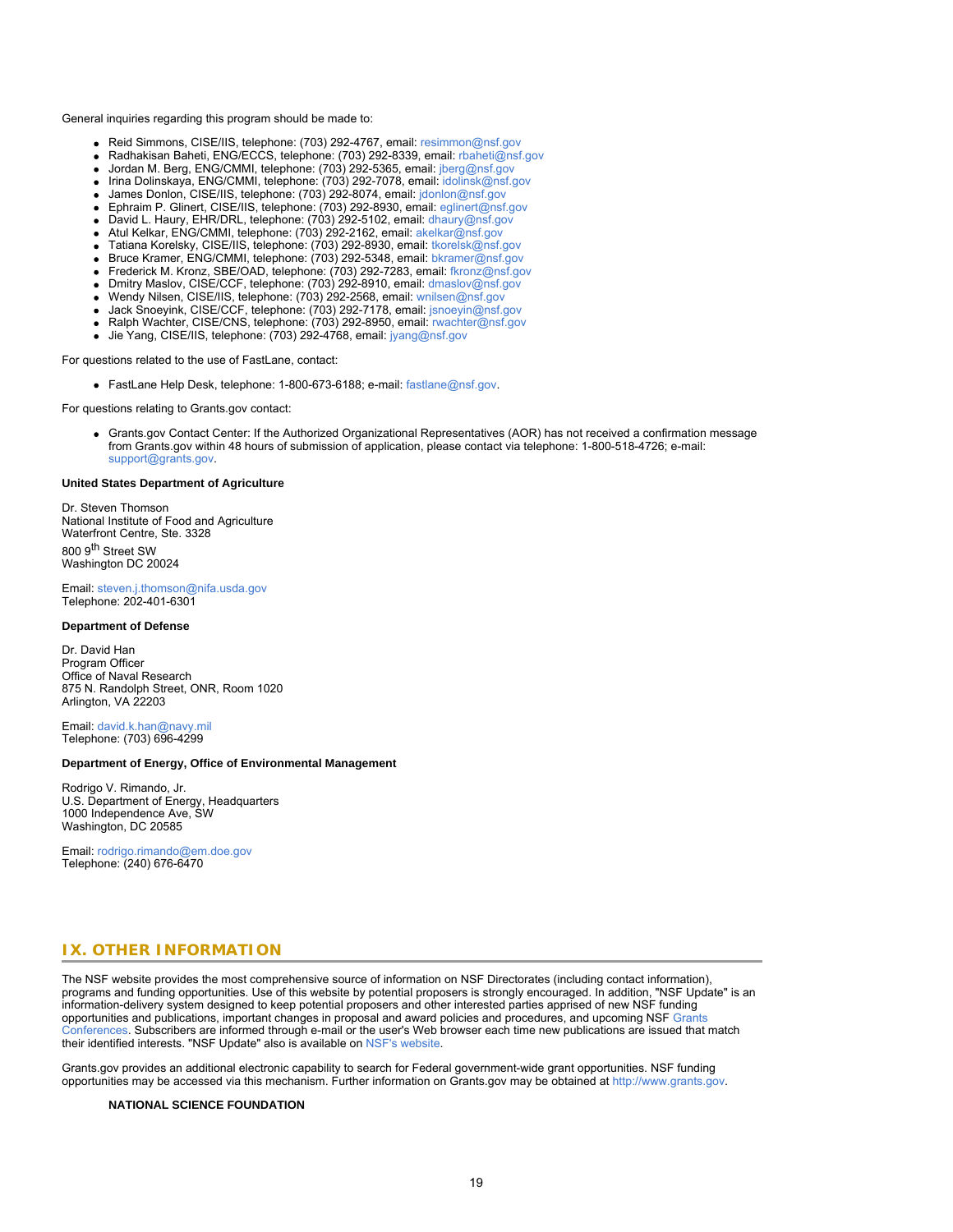### [https://www.nsf.gov](https://www.nsf.gov/)

### **DEPARTMENT OF DEFENSE**

<http://www.acq.osd.mil/rd/>

#### **NATIONAL INSTITUTE OF FOOD AND AGRICULTURE, UNITED STATES DEPARTMENT OF AGRICULTURE** [http://www.nifa.usda.gov](http://www.nifa.usda.gov/)

**OFFICE OF ENVIRONMENTAL MANAGEMENT, DEPARTMENT OF ENERGY** <http://www.nifa.usda.gov/>

#### **PUBLIC BRIEFINGS**

One or more collaborative webinar briefings with question and answer functionality may be held prior to the submission deadline date. Schedules will be posted on the sponsor announcement web sites.

### **ABOUT THE NATIONAL SCIENCE FOUNDATION**

The National Science Foundation (NSF) is an independent Federal agency created by the National Science Foundation Act of 1950, as amended (42 USC 1861-75). The Act states the purpose of the NSF is "to promote the progress of science; [and] to advance the national health, prosperity, and welfare by supporting research and education in all fields of science and engineering."

NSF funds research and education in most fields of science and engineering. It does this through grants and cooperative agreements to more than 2,000 colleges, universities, K-12 school systems, businesses, informal science organizations and other research organizations throughout the US. The Foundation accounts for about one-fourth of Federal support to academic institutions for basic research.

NSF receives approximately 55,000 proposals each year for research, education and training projects, of which approximately 11,000 are funded. In addition, the Foundation receives several thousand applications for graduate and postdoctoral fellowships. The agency operates no laboratories itself but does support National Research Centers, user facilities, certain oceanographic vessels and Arctic and Antarctic research stations. The Foundation also supports cooperative research between universities and industry, US participation in international scientific and engineering efforts, and educational activities at every academic level.

*Facilitation Awards for Scientists and Engineers with Disabilities* (FASED) provide funding for special assistance or equipment to enable persons with disabilities to work on NSF-supported projects. See the *NSF Proposal & Award Policies & Procedures Guide* Chapter II.E.6 for instructions regarding preparation of these types of proposals.

The National Science Foundation has Telephonic Device for the Deaf (TDD) and Federal Information Relay Service (FIRS) capabilities that enable individuals with hearing impairments to communicate with the Foundation about NSF programs, employment or general information. TDD may be accessed at (703) 292-5090 and (800) 281-8749, FIRS at (800) 877-8339.

The National Science Foundation Information Center may be reached at (703) 292-5111.

The National Science Foundation promotes and advances scientific progress in the United States by competitively awarding grants and cooperative agreements for research and education in the sciences, mathematics, and engineering.

To get the latest information about program deadlines, to download copies of NSF publications, and to access abstracts of awards, visit the NSF Website at [https://www.nsf.gov](https://www.nsf.gov/)

| • Location:                                            | 2415 Eisenhower Avenue, Alexandria, VA 22314 |  |  |  |  |  |  |
|--------------------------------------------------------|----------------------------------------------|--|--|--|--|--|--|
| • For General Information<br>(NSF Information Center): | (703) 292-5111                               |  |  |  |  |  |  |
| • TDD (for the hearing-impaired):                      | (703) 292-5090                               |  |  |  |  |  |  |
| • To Order Publications or Forms:                      |                                              |  |  |  |  |  |  |
| Send an e-mail to:                                     | nsfpubs@nsf.gov                              |  |  |  |  |  |  |
| or telephone:                                          | (703) 292-7827                               |  |  |  |  |  |  |
| • To Locate NSF Employees:                             | (703) 292-5111                               |  |  |  |  |  |  |
|                                                        |                                              |  |  |  |  |  |  |

### **PRIVACY ACT AND PUBLIC BURDEN STATEMENTS**